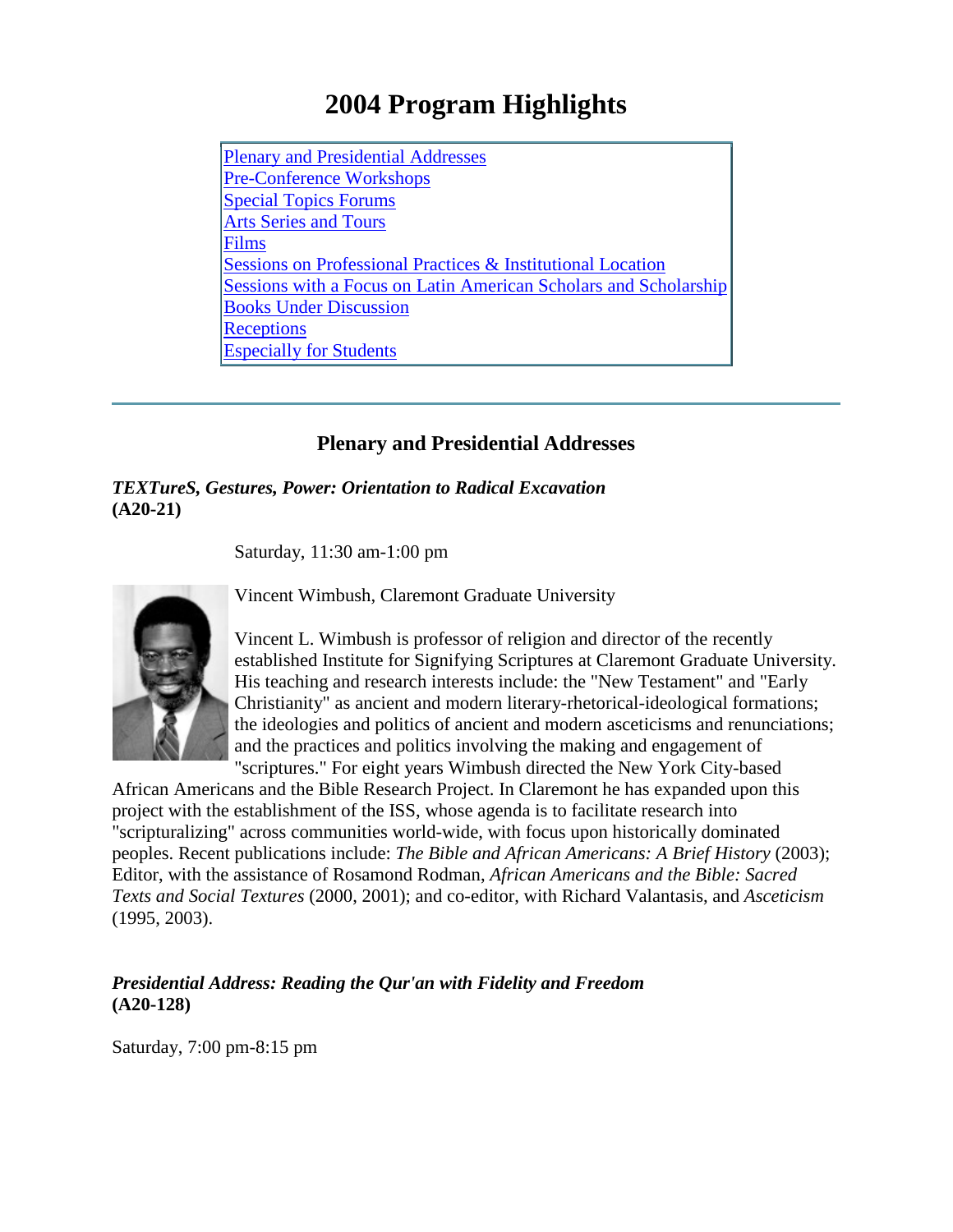

Jane Dammen McAuliffe, Georgetown University

Jane Dammen McAuliffe is dean of Arts and Sciences at Georgetown University and Professor in the Department of History and the Department of Arabic. She came to Georgetown in 1999 from the University of Toronto where she was Chair of the Department for the Study of Religion and Professor of Islamic Studies in the Department of Near and Middle Eastern Civilizations. McAuliffe has published primarily in the areas of Qur'anic studies and Muslim-Christian relations.

Recent titles include *Abbasid Authority Affirmed: The Early Years of al-Mansur* (SUNY, 1995) and *With Reverence for the Word: Medieval Scriptural Exegesis in Judaism, Christianity and Islam* (Oxford, 2003). Presently she is the general editor of a five-volume *Encyclopaedia of the Qur'an* (Brill, 2001-). McAuliffe's work has been supported by a National Endowment for the Humanities fellowship (1992), a Mellon Foundation fellowship (1994), a Rockefeller Foundation fellowship (1996), and a Guggenheim Foundation fellowship (1997).

# *Islam in the West: The North American Context* **(A21-128)**

Sunday, 7:15 pm-8:15 pm



Tariq Ramadan, University of Notre Dame

Ramadan lives in Geneva, where he was born. He studied as imam in Cairo and, back in Switzerland, took an undergraduate degree in French literature and two doctorates, in Islamic studies and the philosophical thought of Friedrich Nietzsche. He teaches at the University of Geneva and the University of Fribourg and is the Luce Professor of Religion, Conflict, and Peacebuilding at the University of Notre Dame. Since 1993, he has dedicated himself with growing intensity to preaching in Switzerland, France, and Belgium, with

frequent engagements in the United States. He is the author of over a dozen books: the one entitled *To Be a European Muslim*, published in 1999, has been translated into 14 languages. He is listened to as an expert at the European Parliament.

# *A God of Incredible Surprises* **(A22-127)**

Monday, 7:15 pm-8:15 pm



Virgilio Elizondo, University of Notre Dame

Father Virgilio Elizondo, a Mexican-American theologian from San Antonio, Texas, has had a worldwide impact upon Hispanic religion through his writings, lectures, and internationally televised bilingual worship. As rector of his city's San Fernando Cathedral for over 12 years, Elizondo became a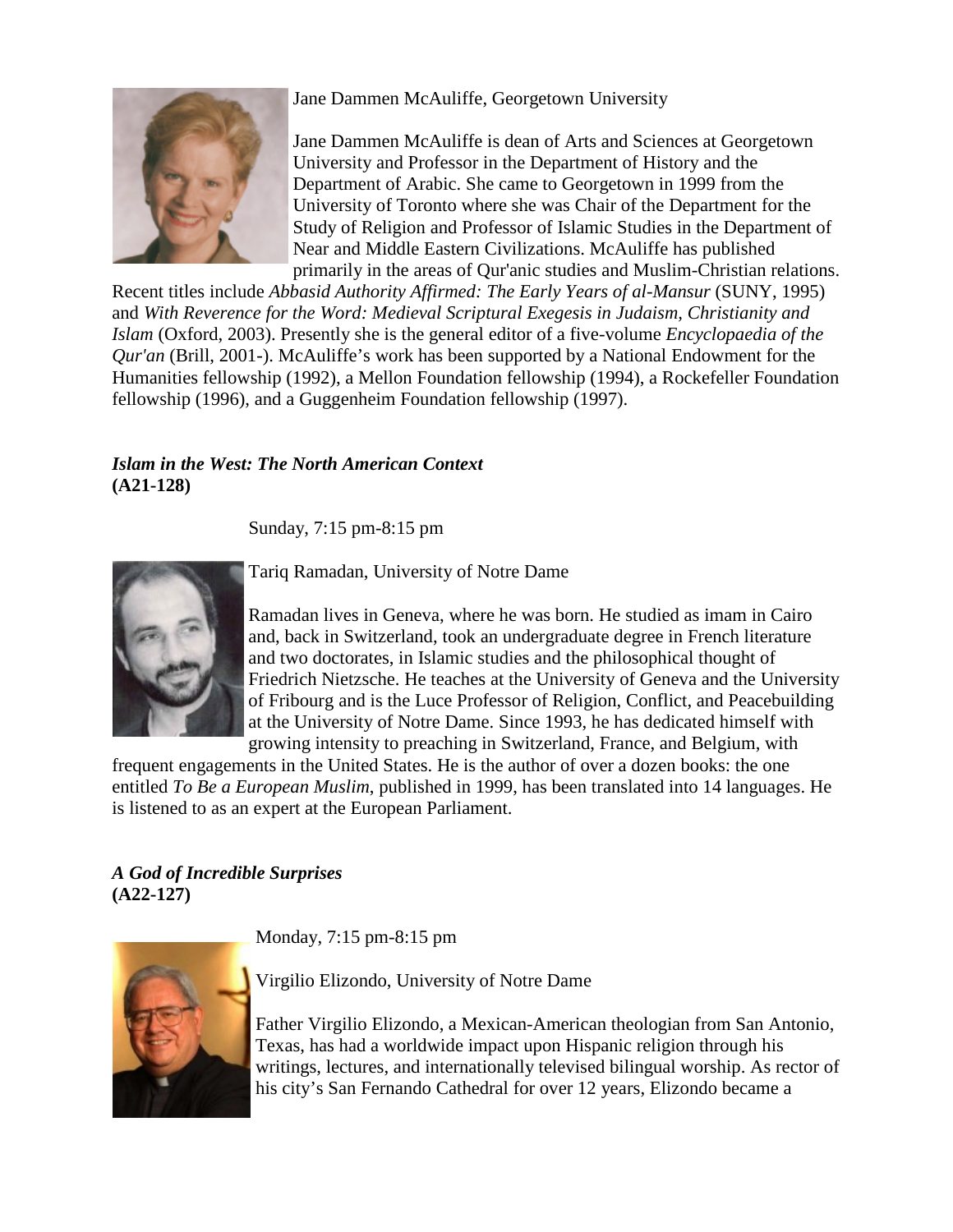leader in bringing Mexican religious customs and traditions into the Catholic service. Still, Elizondo struggled with the church's paternal attitude toward Mexican Americans and vowed to go beyond simply elevating cultural traditions in church services. His most influential and widely accepted book to date, *The Future of the Mestizo – Life Where Cultures Meet* (2000), discusses the outcome of the blend of Mexican, Spanish, indigenous, and Anglo cultures in the U.S. and its effect upon the Catholic Church. As a founder of the Mexican American Cultural Center in San Antonio, he has built a model for community-based religious education that extends worldwide. In 1997, Elizondo was honored with the highest honor a Catholic can receive in the United States, Notre Dame's Laetare Medal, becoming the first Latino given this honor. As the author of 12 books and editor of many others, Elizondo has introduced new and creative ways to teach Americans the concepts of peace, acceptance and faith through art and the teachings of the Bible.

# *The Science and Religion Dialogue: Where It Stands Today -- and Why It Matters* **(A22-131)**

Monday, 8:30 pm - 9:30 pm



George F. R. Ellis, University of Cape Town

George F. R. Ellis, the 2004 Templeton Prize Laureate, is professor of Applied Mathematics at the University of Cape Town. He is a leading theoretical cosmologist renowned for his bold and innovative contributions to the dialogue between science and religion. Ellis has advocated balancing the rationality of evidence-based science with faith and hope, a view shaped in part by his firsthand experiences in South Africa as it transformed from apartheid to multi-racial democracy without succumbing to civil war. He

describes that history as a "confounding of the calculus of reality" that can only be explained as the causal effect of forces beyond the explanation of science, including issues such as aesthetics, ethics, metaphysics, and meaning. He is the author of *The Large Scale Structure of Space-Time* (with Stephen Hawking), *On the Moral Nature of the Universe* (with Nancey Murphy), and editor of *The Far-Future Universe*, examining cosmological, biological, human, and theological aspects of the future.

# **Pre-Conference Workshops**

<span id="page-2-0"></span>*Chairs Workshop – Being a Chair in Today's Consumer Culture: Navigating in the Knowledge Factory* **(A19-1)**

Friday, 9:00 am-4:00 pm

Sponsored by the [Academic Relations Task Force](http://www.aarweb.org/about/board/artf/default.asp)

The workshop will revolve around the themes in Richard Ohmann's influential book, *Politics of*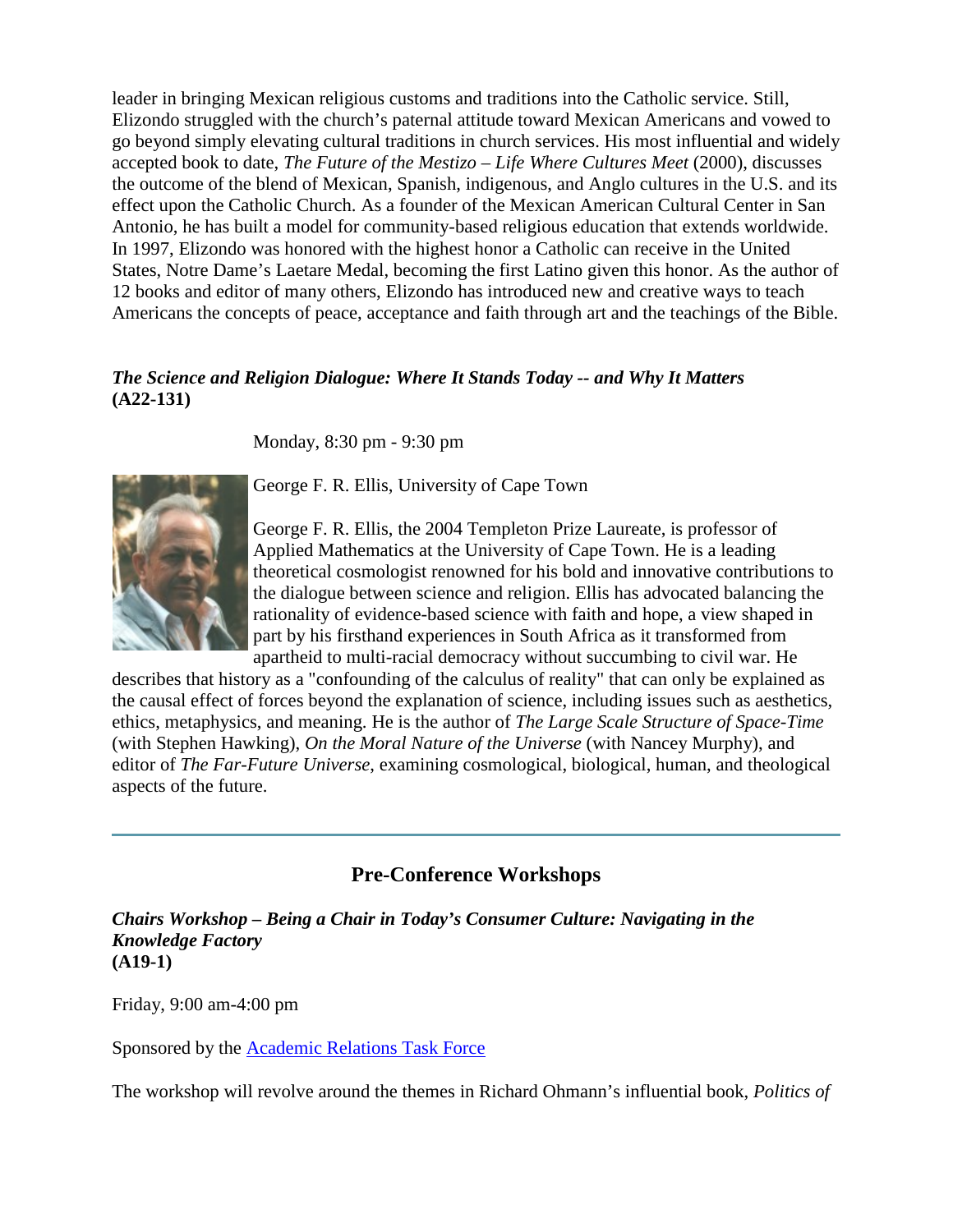*Knowledge: The Commercialization of the University, the Professions, and Print Culture* (Wesleyan University Press, 2003). The workshop will deal with the increasing privatization of education and the increasing corporatism of higher education. The increasing commercialization of the universities is challenging the relative autonomy of all academic disciplines. "Increasingly, universities rank their internal colleges and departments on the basis of productivity schemes designed to measure activities that generate revenue even as they produce new knowledge." Changes such as these have challenged the relative autonomy of all academic disciplines to determine what is worth investigating. The privatization of human knowledge for business profit is constraining and de-skills professional knowledge workers. This commodification of knowledge and how chairs can administer and promote their departments within this culture, will be the focus of the workshop.

Separate registration is required. Registration form will be available online July 15.

#### *Religion and Media Workshop – Film and the Possibilities of Justice: Documentary Film In and Out of the Classroom* **(A19-3)**

Friday, 10:00 am-6:00 pm

This day-long workshop brings several scholars and documentary filmmakers to the AAR who are concerned with issues of social justice. The day's events will include lectures, a film screening, and plenty of time for questions, answers, and further conversation. Topics covered include: relation of religious studies to documentary filmmaking; how to be objective while simultaneously being an "activist" media-producer; and several insights on the use of documentary film in the religious studies classroom and in community groups.

Separate registration is required (requires PDF).

### *Women's Caucus Workshop* **(A19-4)**

Friday, 12:00 pm-3:30 pm

Sponsored by the Women's Caucus

This annual workshop, sponsored by the Women's Caucus, provides an excellent opportunity for women to network with other women in the field. Bring your lunch and learn strategies in the following areas: *Writing the Dissertation while Balancing Family and Academia* by Grace Kim; *Getting Published* by Barbara McGraw; *Finding a Job in the Academy* by Harriet Luckman; *Using Feminist Pedagogy as an Adjunct Instructor* by Paula Trimble Familetti; and *Gaining Tenure* by Rebecca Moore.

# *Genes, Ethics, and Religion: A Blueprint for Teaching* **(A19-5)**

Friday, 9:00 am-5:00 pm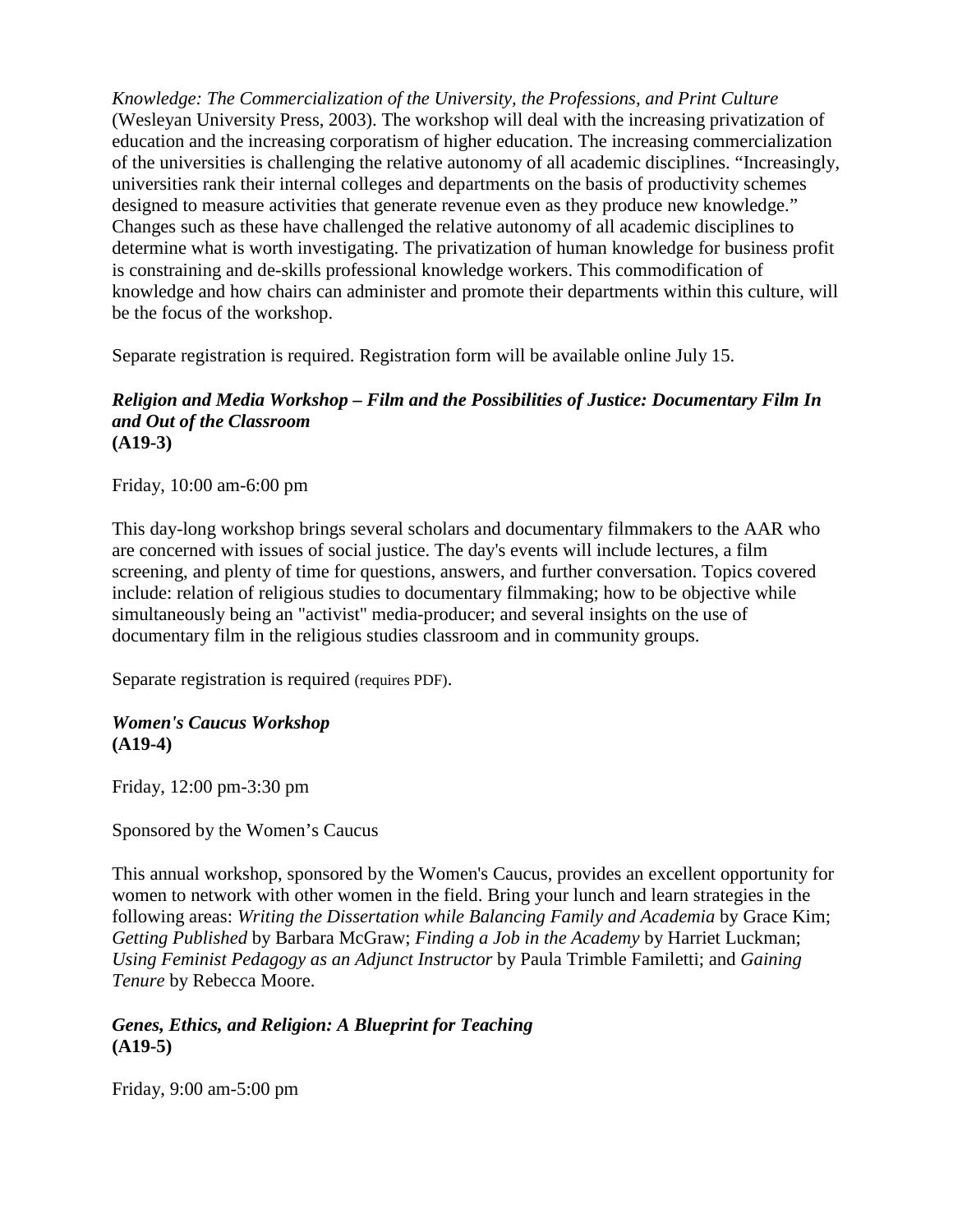Sponsored by the Public Understanding of Religion Committee

Everything you ever wanted to know about genetics but were too busy to ask!

In this workshop you will learn about ethical, legal, and social issues that bring religious concerns together with genetic ethics. The goal of the workshop is to enable you to include material about genetic ethics in your current curricula and course offerings. This "small bite" approach will help you get started and will give you the resources you need. For more information, please contact Dena Davis at [dena.davis@law.csuohio.edu.](mailto:dena.davis@law.csuohio.edu)

Panelists:

Dena S. Davis, Cleveland-Marshall College of Law, Presiding Michael J. Dougherty, Hampden-Sydney College Suzanne Holland, University of Puget Sound Sondra Wheeler, Wesley Theological Seminary

There is no registration fee. Through a generous grant from the National Institutes of Health, we are able to offer each participant a \$150 stipend and free materials. We are limited to 25 participants so please register early. Registration is required. Please register by sending an e-mail to the Annual Meeting Program Director at [annualmeeting@aarweb.org](mailto:annualmeeting@aarweb.org) with your name, institution, and e-mail address.

#### *EIS Center Orientation* **(A19-101)**

Friday, 7:00 pm-9:00 pm

Sponsored by the [EIS Advisory Committee](http://www.aarweb.org/about/board/eis/default.asp)

The EIS Center orientation will feature a short presentation which will include an overview of the Center, an explanation of how to best utilize the Center, and a question and answer session. After the presentation, the Center will be open for use, with the exception of the Interview Hall. Employers will be able to review candidate credentials, leave messages for registered candidates, and make reservations for booth space. Candidates will be able to pick up their copy of the Annual Meetings Special Edition of *Openings*, and leave messages for employers. The Center will also be accepting onsite registrations at this time. Employers and candidates are encouraged to participate in orientation but are not required to attend.

# **Special Topics Forums**

<span id="page-4-0"></span>*Navigating the News Interview: Scholars as Primary Sources* **(A20-7)**

Saturday, 9:00 am-11:30 am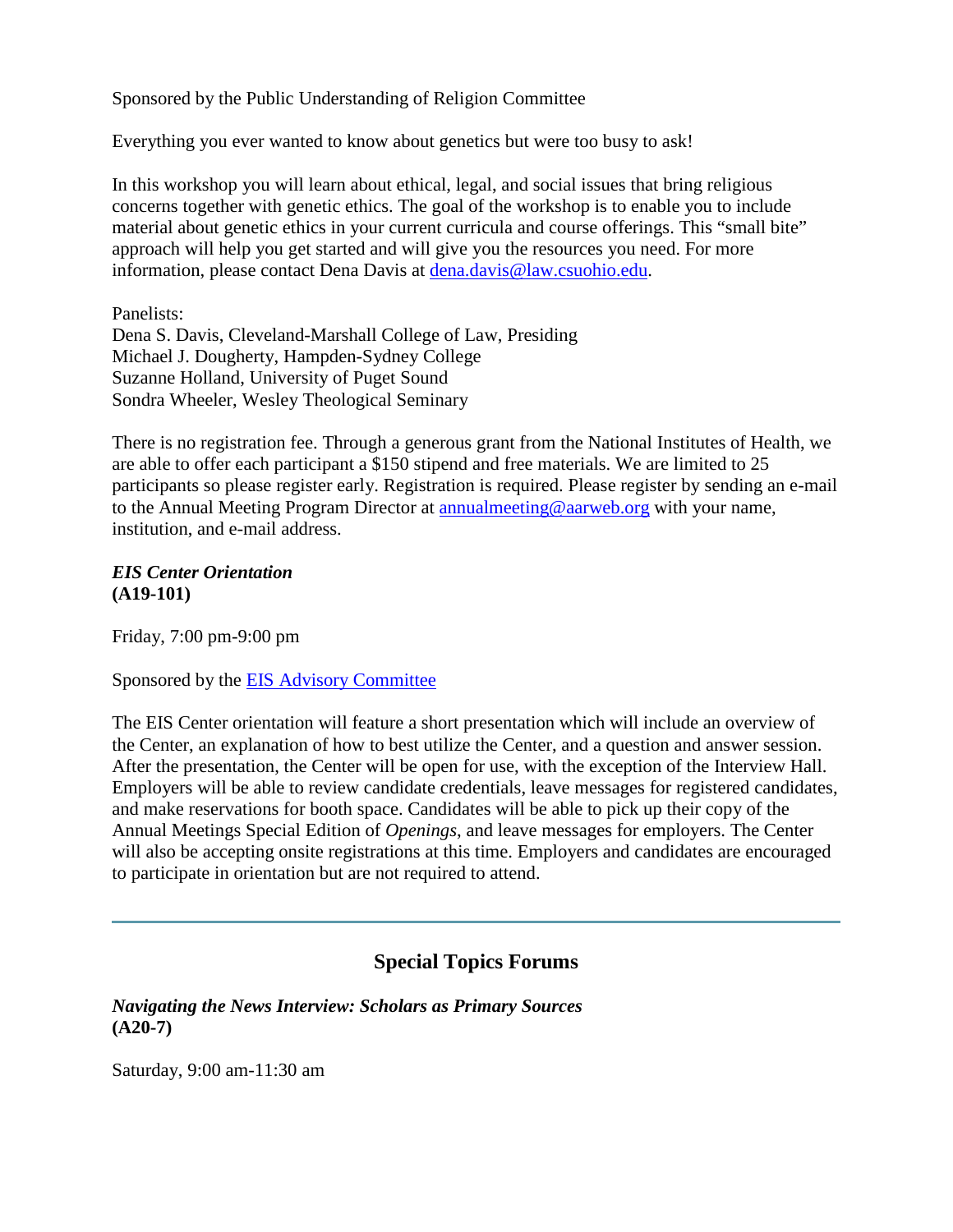Sponsored by the AAR's Religion and Media Center and The Pew Charitable Trusts

Journalists are increasingly seeking religion scholars to add context and expertise to stories they write. The AAR-sponsored Religionsource Web site has made it easier for journalists to contact scholars to interview and quote in their stories. In this session, learn how journalists work and how to handle journalists' questions. Reporters and scholars participate in this interactive session. No registration is required. Contact Kyle Cole at [kcole@aarweb.org](mailto:kcole@aarweb.org) for more information.

#### *Planning Your Retirement Income* **(A20-8)**

Saturday, 9:00 am-11:30 am

Sponsored by American Express Financial Services

This workshop is for people who are considering retirement within the next three to five years or who are interested in learning more information about managing money prior to retirement. The workshop is designed to help the participants learn: how Social Security works and how much you might be able to count on; what you need to know about your Required Minimum Distributions; what you need to know about your Retirement Plan Distributions; ways to keep your money at work after you retire; financial planning tactics during retirement; ways to protect your retirement nest egg; and how to provide yourself with a stream of income during retirement. Ample time will be provided for questions.

# *Interviewing: A Behind-the-Scenes Look* **(A20-9)**

Saturday, 9:00 am-11:30 am

Sponsored by the [Student Liaison Group](http://www.aarweb.org/students/default.asp)

In addition to advice about formal interviewing procedures, PhD students entering the job market also appreciate hearing stories about actual interviewing experiences from those who have successfully navigated the troubled waters of academic interviewing and from those who have served on search committees (the other side of the interview process). This session's panel includes religion professors who have fairly recent experience in the job market, those with experience interviewing at multiple institutions, and others who bring valuable experience from their service on search committees. This session offers personal stories and advice about what is not usually covered in preparing students for interviewing: a behind-the-scenes look at the process.

# *AAR Student Luncheon: Alternative Careers for Religion Doctoral Students* **(A20-22)**

Saturday, 11:45 am-1:00 pm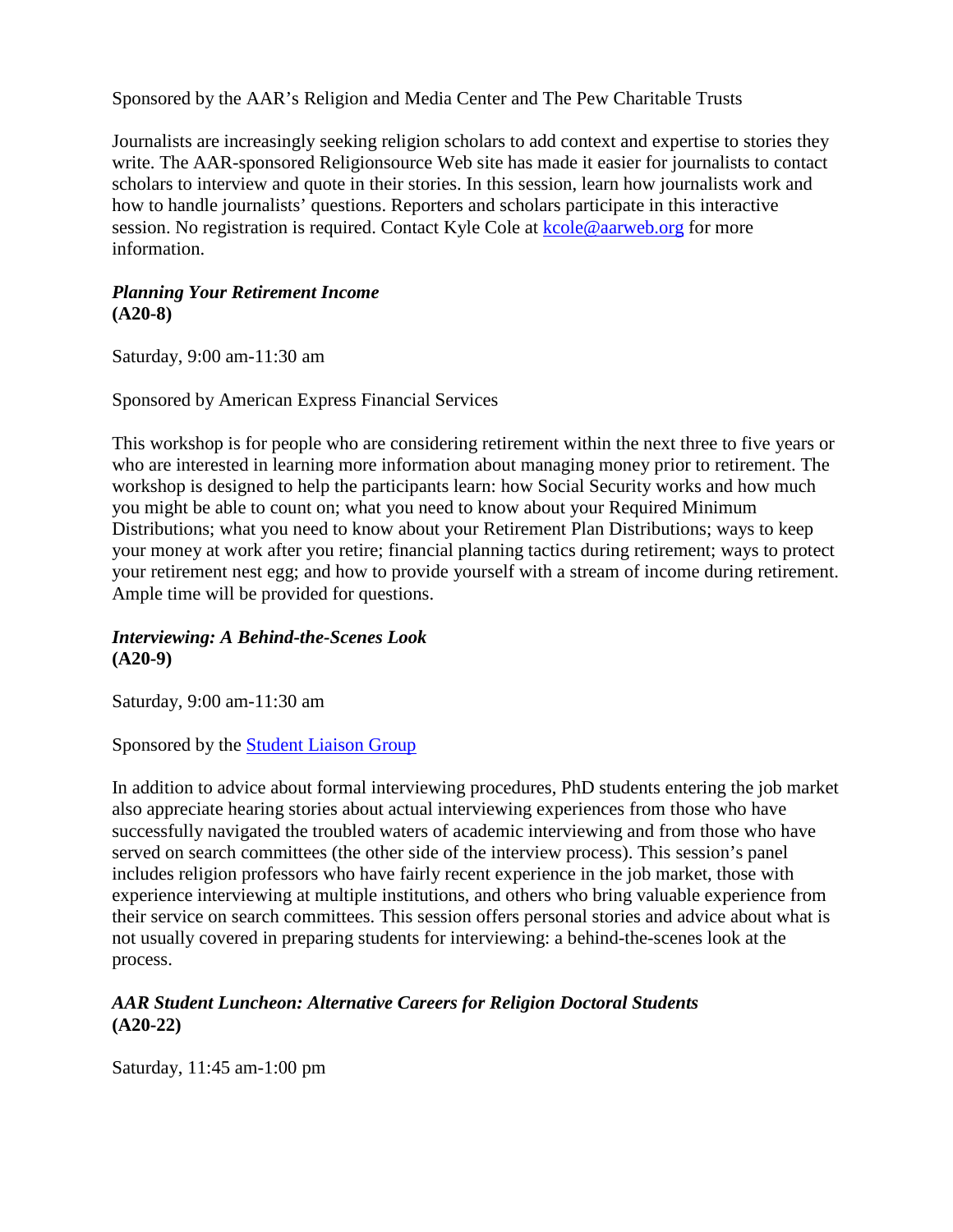Sponsored by the [Student Liaison Group](http://www.aarweb.org/students/default.asp) and the American Theological Library Association

Religion doctoral students possess transferable skills and abilities highly valued in the world beyond the academy, skills that may bring even greater financial rewards in nonacademic careers than comparable academic positions. Successfully landing an alternative career, however, necessitates approaching the job search in a way tailored to nonacademic interests and expectations: learning to assess realistically one's own interests and qualifications; researching available positions and companies; and presenting oneself to best advantage both on paper and in person. This session will outline these basic steps, present personal stories from panelists with doctorates in religion who currently work in nonteaching positions, and offer suggestions about current job opportunities for religion graduates beyond the academy. This session is limited to the first 100 students who register online.

# *When Reconciliation Fails: Global Politics and the Study of Religion* **(A20-50)**

Saturday, 1:00 pm-3:30 pm

### Sponsored by the *Journal of the American Academy of Religion*

This forum continues the conversation started last year in the session "Contesting Religion and Religions Contested." In this session, our international panel will discuss how the study of religion enters into real global political struggles that are violent, often intractable, and seemingly impervious to negotiations. Do religious traditions offer something more than any other narrative in order to mend the fragile bonds between humans? Or is this merely triumphalist sentiment that privileges religion above other discourses? Given that the political and the religious overlap in innumerable ways in today's world, the question can be posed whether religion and religious communities have a role to play in reconciliation between communities, societies, and cultures. If so, how is such reconciliation envisaged? Or we could perhaps ask the more alarming question: given the level of global conflict, has reconciliation already failed? This panel wishes to provoke a range of questions to interrogate this issue.

### *Hidden Spectacles: Disabled/Disability Viewings of Gibson's* **The Passion of the Christ (A20-51)**

Saturday, 1:00 pm-3:30 pm

# Sponsored by the [Religion and Disabilities Task Force](http://www.aarweb.org/about/board/disabilities/default.asp)

Mel Gibson's *The Passion of the Christ* and its place in the context of contemporary religion has been widely discussed. One aspect of the movie that has not been examined, however, is the wide range of disability concerns that play a role in the movie's impact. These issues will be examined through the role of suffering in spirituality, contemporary pop culture and film, bibical scholarship, and the emerging field of disability studies. It is hoped that this session will encourage religion scholars to explore disability concerns where they may not seem relevant on first examination.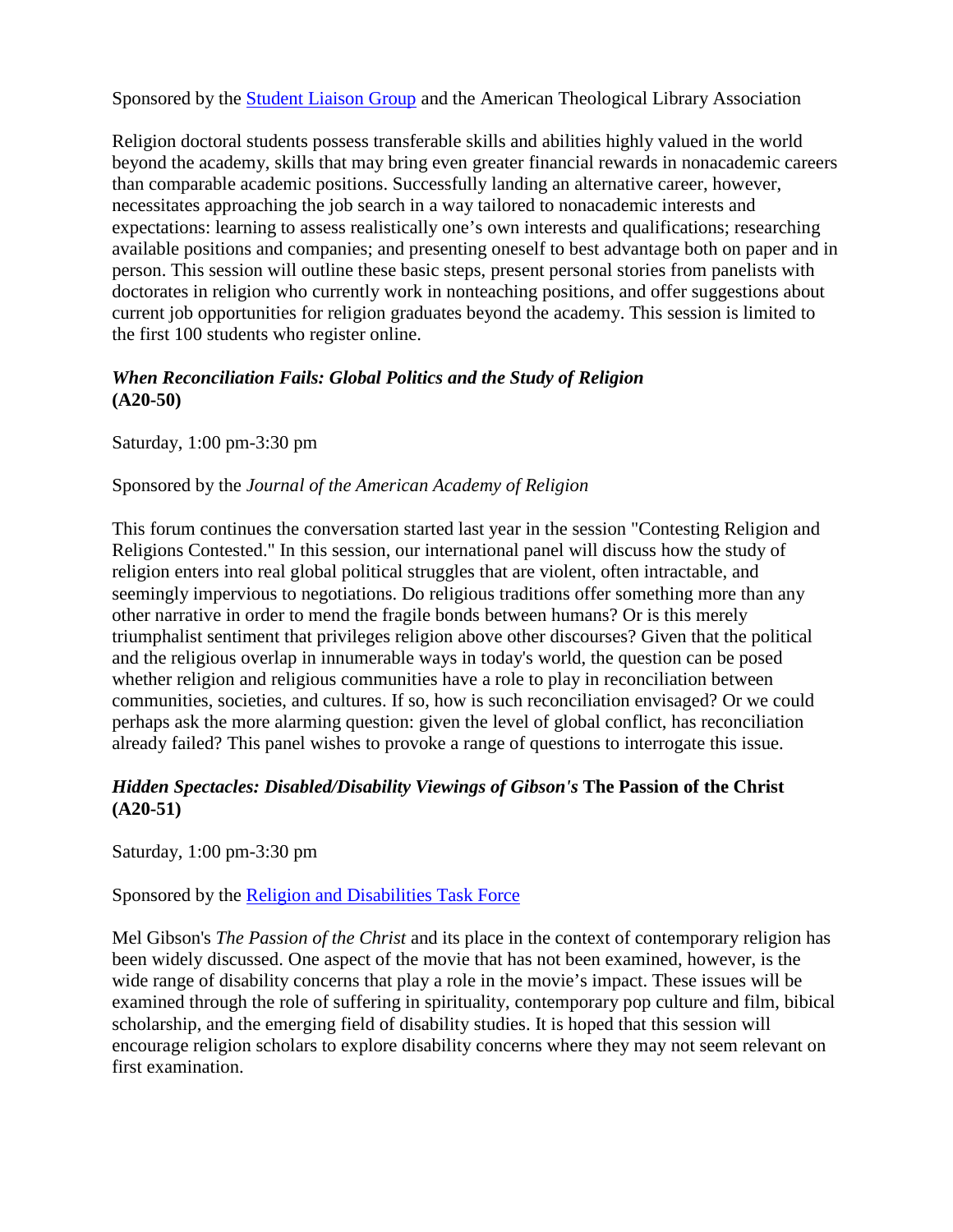*AAR Excellence in Teaching Forum: A Conversation about Teaching with This Year's Winner of the AAR Excellence in Teaching Award* **(A20-52)**

Saturday, 1:00 pm-3:30 pm

Sponsored by the Committee on Teaching and Learning

This new session will focus on discussion of materials about teaching (e. g. a personal statement, sample syllabi, and assignments, etc.) posted on the web site of the AAR's Virtual Teaching and Learning Center by the winner of the 2004 Excellence in Teaching Award. Atttendees are encouraged to review the materials and come prepared to participate in an interactive session with a colleague who has been recognized for excellent teaching.

### *Latinas' Experiences and Lives in Literature and Theology: A Reading by Sandra Cisneros* **(A20-100)**

Saturday, 4:00 pm-6:30 pm



Latina women's lives and experiences are central to the work of Latina theologians and writers of novels and short stories. In this panel, we will first hear a reading by reknown novelist Sandra Cisneros, author of *Caramelo*. She will then engage Latinas who teach theology, ethics, literature, and biblical studies in a conversation about the use of Latinas' experience in her work and the work of Latina theologians. Latina culture is alive in the experiences of its women. Sharing these experiences is a perfect vehicle for teaching the broader society Latina values and way of life.

#### *Racial and Ethnic Minority Scholars and the Relation between the Study of Religion and the Study of Scriptures* **(A20-101)**

Saturday, 4:00 pm-6:30 pm

Sponsored by the [Status of Racial & Ethnic Minorities in the Profession Committee](http://www.aarweb.org/about/board/rem/default.asp)

The recent decision by AAR to hold stand-alone meetings beginning in 2008 has raised many issues, both professional and intellectual, for racial and ethnic minorities in the AAR and SBL. This special topics forum addresses the following: What does the study of scriptures contribute to the study of religions as living traditions? What influence has the low representation of racial and ethnic minorities in the study of sacred texts had on the larger field of religion and in the panelists' own contexts as scholars? Panelists include Charles H. Long, Professor Emeritus, University of California, Santa Barbara; Rita Dasgupta Sherma, Binghamton University; Kwok Pui-lan, Episcopal Divinity School; Daniel Boyarin, University of California, Berkeley; Tazim Kassam, Syracuse University; Vincent L. Wimbush, Claremont Graduate University; Nikky Singh, Colby College; and Rüdiger Busto, University of California, Santa Barbara.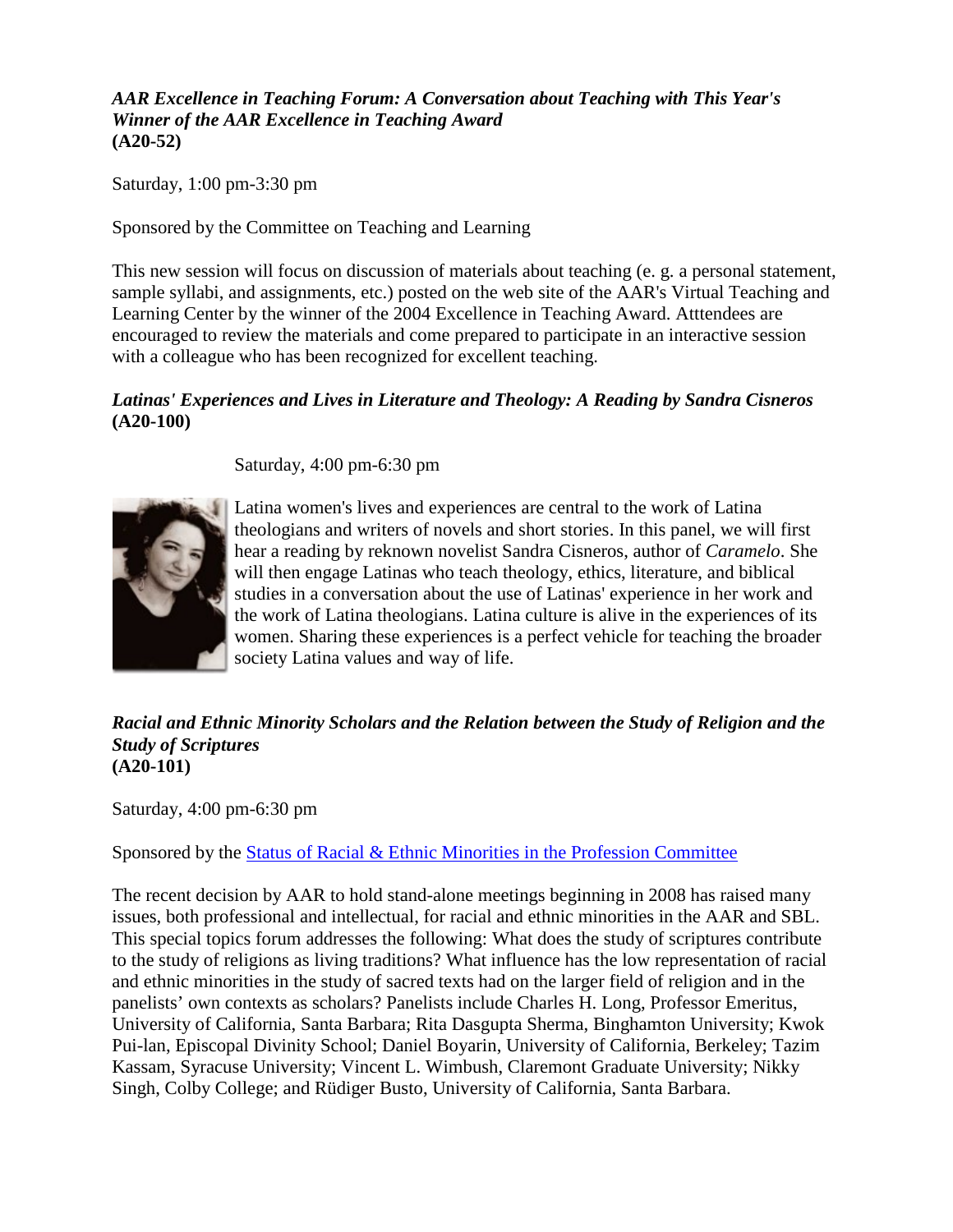A reception hosted by the Status of Racial and Ethnic Minorities in the Profession Committee directly follows.

# *Religion and Public Life in the Southwest/Southern Crossroads Region* **(A21-4)**

Sunday, 9:00 am-11:30 am

Sponsored by the [Regions Committee](http://www.aarweb.org/about/board/regions/default.asp)

Featuring the authors of a new volume in the *Religion by Region* series, this session focuses on the religious heritage of the Southwest/Southern Crossroads region and the ways in which that heritage finds expression in public life. Historically, the region is an area of intersecting and conflicting national and cultural boundaries, including boundaries delineating Indian Territory from the United States, as well as Spanish and French domains from their Anglo-American counterparts. The religious heritage and the ways in which that heritage finds expression in regional public life reflect certain characteristics that set the Crossroads apart from other areas. Both cultural exchange and cultural clash are evident in the religious patterns of the Crossroads, where a pronounced fusion that is not so strongly evident in the Southeast characterizes religious and cultural life, and where a heritage of frontier voluntarism and religious conflict also decisively shapes the religious character of the area.

### *Cross-Disciplinary Collaborative Teaching: Challenges and Successes in Co-Teaching Courses in "Religion and \_\_\_\_\_\_\_\_\_"* **(A21-5)**

Sunday, 9:00 am-11:30 am

Sponsored by the [Committee on Teaching and Learning](http://www.aarweb.org/about/board/ctl/default.asp)

This session will address pedagogical issues and questions that arise in the process of crossdisciplinary co-teaching when study of religion is involved. Roundtable speakers will initiate discussion by reflecting on their experiences of teaching courses with colleagues from such disciplines as anthropology, art history, studio art, chinese language and culture, economics, English, history, law, literature, martial arts, political science, science, and sociology. Participants will address the conceptual and practical challenges that arise when working with colleagues to plan and teach cross-disciplinary courses, as well as the rewards and benefits of these experiences. They will share strategies for developing syllabi and assignments, and will reflect on negotiating differences in discipline-specific methodologies and pedagogical styles. The members of the Teaching and Learning Committee invite and encourage Annual Meeting attendees who have co-taught across disciplines, or would like to do so, to join this discussion.

# *Posters Session* **(A21-50)**

Sunday, 1:00 pm-3:30 pm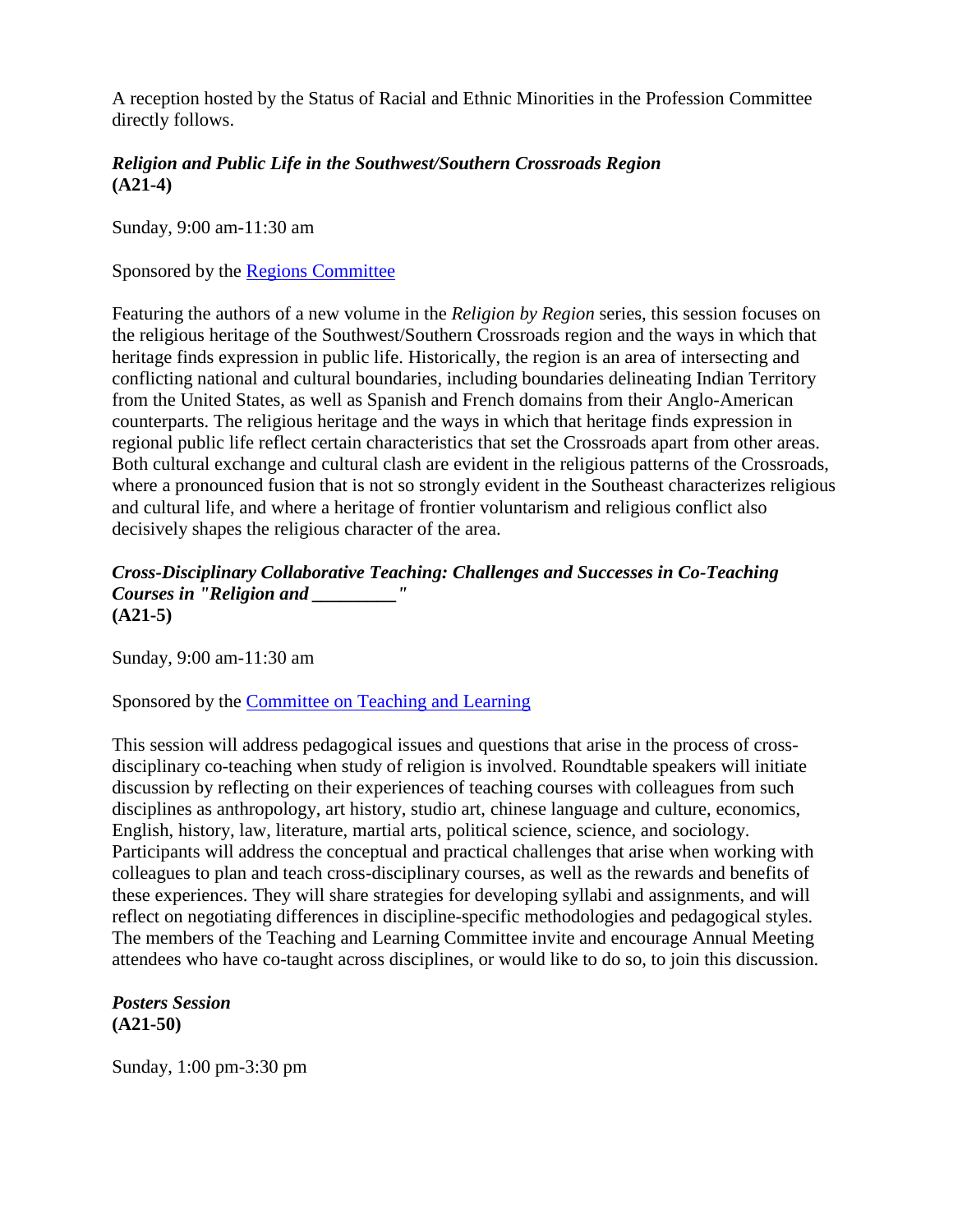New this year, AAR is pleased to present a posters session. Posters allow the presenter an opportunity to go beyond the textual and into the graphic and interactive. Posters will be available to view beginning Saturday afternoon through Monday morning. Presenters will be on hand to explain their work in-depth on Sunday from 1-3:30 pm.

# *Introducing the Teaching Portfolio* **(A21-51)**

Sunday, 1:00 pm-3:30 pm

Sponsored by the [Student Liaison Group](http://www.aarweb.org/students/default.asp)

A candidate's teaching portfolio plays an important role in the evaluation process for doctoral students (and others) interviewing for academic positions. It can also be a useful tool for thinking about and improving your teaching practice. This session will identify and explain the various components of teaching portfolios and will provide practical advice for assisting job applicants in compiling portfolios that best demonstrate their own teaching qualifications. The presentation will include review and critique of sample teaching portfolios.

# *Professional Development: Religious Studies' Contribution to Professional Service* **(A21-100)**

Sunday, 4:00 pm-6:30 pm

We want to help our colleagues to see how far the study of religion can reach; that it needs to be incorporated into professional school curricula. The understanding of religions can and even should play a role not only in the public square of discourse, but also in the public and private offices of professionals where people from different religious backgrounds also meet. Not only are clientele now more diverse, so are the professionals themselves. In other words, the study of religions can ease professional relationships and services by avoiding misunderstanding through extending understanding of different ways people view the world. Beyond that, although worldviews differ, religions share a good deal ethically. To understand what religions share serves to break down barriers to understanding and good professional service.

Our panel will address these issues with panelists who are professors in professional schools.

# *Critical Reflections on the Status of Women in the Profession* **(A21-101)**

Sunday, 4:00 pm-6:30 pm

Sponsored by the [Committee on the Status of Women in the Profession](http://www.aarweb.org/about/board/swp/default.asp)

In this session, the Status of Women in the Profession Committee will highlight its newest initiative: mapping the status of women in the field. Panelists will reflect on their perspective on how things have changed for women in the profession over the last fifteen years during which membership by women in the AAR has grown significantly but the percentage of women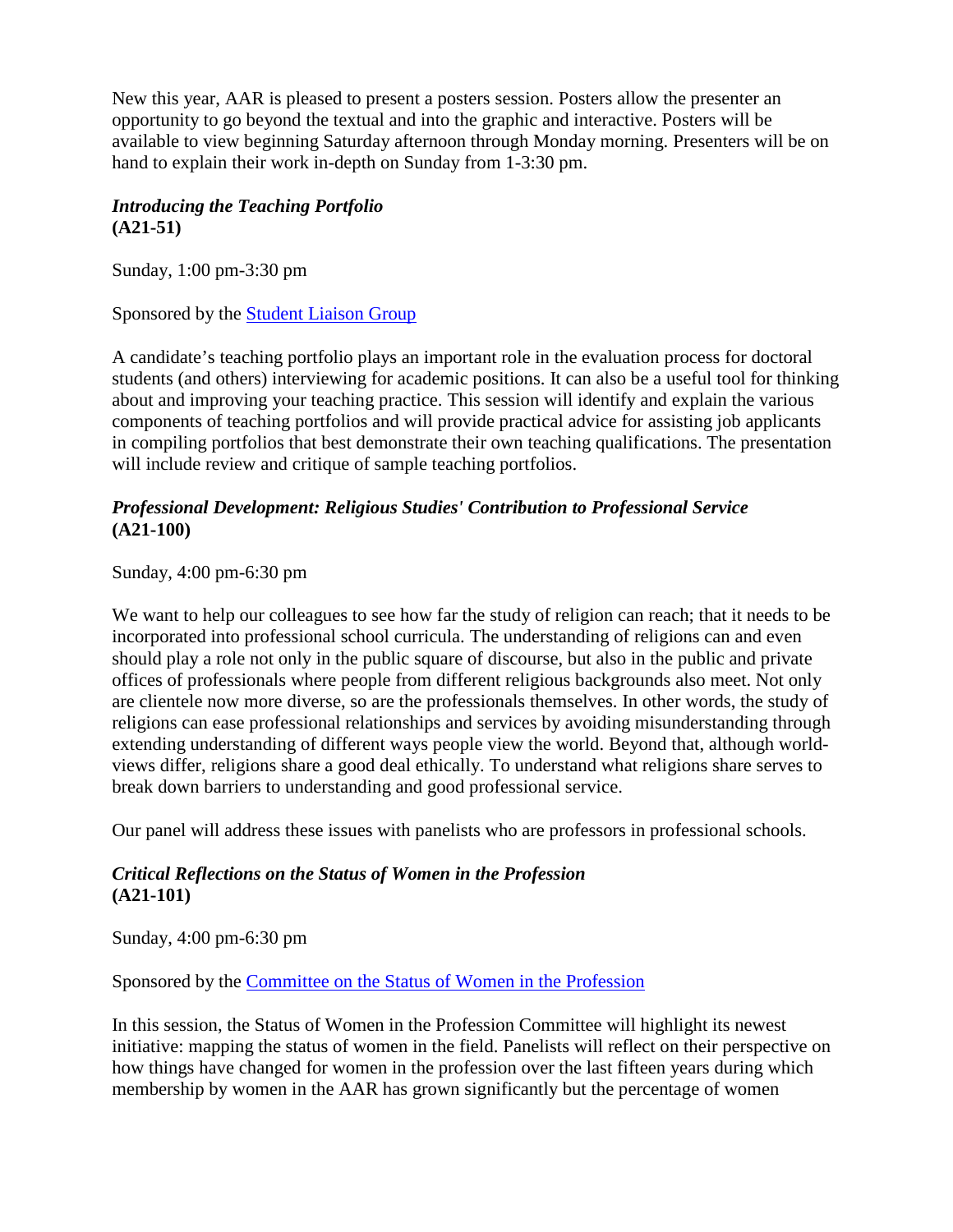members has remained constant. Areas of focus will include challenges women face today in the corporatized world of higher education especially regarding hiring and tenure, diversity issues, publishing, parenting, and many other factors central to status of women in the profession today.

# *Ask the Experts: Turning the Dissertation into a Marketable "Scholarly Trade" Book* **(A21-126)**

Sunday, 4:00 pm-6:30 pm

Sponsored by AAR, SBL, and Publishers Weekly

As university presses feel the squeeze of financial constraints and the library market shrinks with each passing year, young scholars face more pressure than ever as they launch their careers and face the old admonition to "publish or perish." In this special publishing session, a panel of acquisition editors and authors will discuss the topic of turning a dissertation into a marketable "scholarly trade" book, answering some of the most common questions posed by young scholars: what is a "publishable" dissertation topic? How can I find and query a publisher? How should I revise my dissertation to make it more accessible to a general audience? Should I broaden my topic? What are the hot projects right now that editors are seeking to acquire? This panel will be useful to young scholars who are currently revising their dissertations for publication, but also to graduate students who are still choosing a topic or writing their dissertations. At least half an hour will be devoted to an "ask-the-experts" session where panelists will answer audience members' questions.

# *Academic Freedom and Academic Responsibility in the Study of Religion* **(A22-5)**

Monday, 9:00 am-11:30 am

In a number of recent instances people identifying with various religious communities or beliefs have responded quite forcefully to works written about them by scholars who may not personally have been aligned with those traditions or views. Each case has been different, but a common element in each is that people from within the particular religious community have felt offended by the scholarship and have said that it misrepresents, dishonors, or degrades their religious sensibilities. A key issue here for us as a scholarly and professional organization centers on the sometimes difficult relationship between the imperatives of academic freedom and the responsibility to those whose religion is under study. In this forum, widely-respected scholars will present their thoughts on this question and ample time will be given to audience participation. One of our objectives is to envision and articulate the Academy's proper role regarding this important issue.

# *Contested Sacred Space: The National Park Service in San Antonio and Beyond* **(A22-6)**

Monday, 9:00 am-11:30 am

Sponsored by the [Committee on the Public Understanding of Religion](http://www.aarweb.org/about/board/pur/default.asp)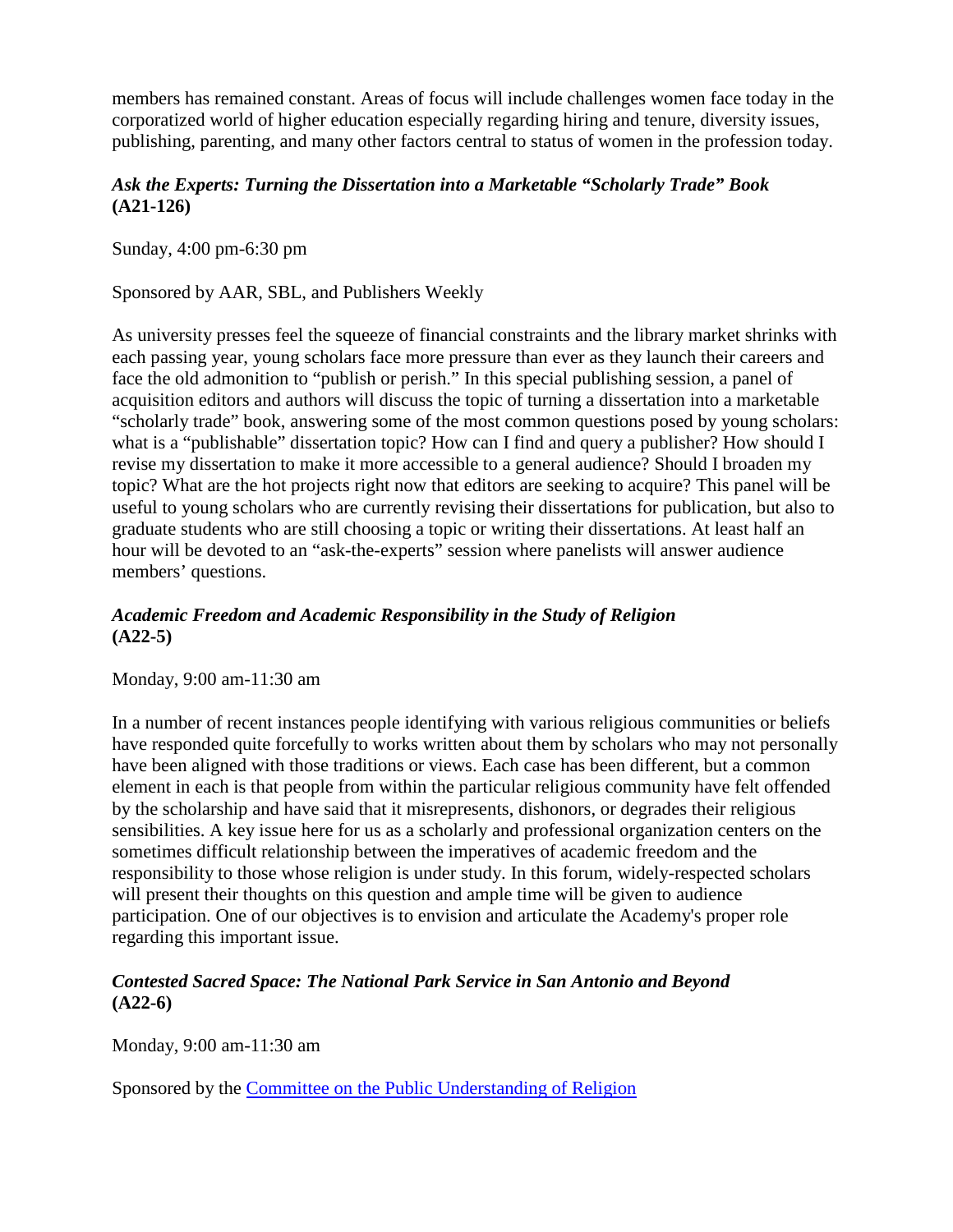This session focuses on the National Park Service's interpretation of sacred sites at the San Antonio Missions National Park and nationally. Some of the issues to be addressed include access to sacred sites by religious groups, church/state controversies, and how religion fits into the interpretive narratives of historical sites.

# *Latin American Discourse: Contributions to the Study of Religion* **(A22-50)**

Monday, 1:00 pm-3:30 pm

Sponsored by the [International Connections Committee](http://www.aarweb.org/about/board/intconn/default.asp)

The academic study of religion in Latin America has developed in the context of vibrant and critical scholarship in such areas as liberation theology and postcolonial studies and increasing social scientific studies of rooted indigenous and healing traditions and new evangelical movements. This panel provides a forum for reflection and discussion on the critical role of Latin American thinkers in shaping discourse that influences the study of religion. How has the study of religion in Latin American socio-historical environment influenced the study of religion among intellectuals in centers of learning in Latin America? In reflecting on the field of religious studies in several Latin American countries, this forum will highlight particular contributions and approaches to the study of religion that will be discussed in relation to the internationalization of religious studies.

# *Publishing in the Five AAR/OUP Book Series* **(A22-51)**

Monday, 1:00 pm-3:30 pm

Sponsored by the [Publications Committee](http://www.aarweb.org/about/board/publications/default.asp)

The AAR publishes five books series with Oxford University Press: Academy Series; Cultural Criticism; Reflection and Theory in the Study of Religion; Teaching Religious Studies; Texts and Translations. This forum provides an opportunity to become familiar with the five series and to meet the series editors. Those attending will be able to determine if their current or proposed book project might fit into one of the series, and learn the steps needed to submit a book proposal.

# *The Marty Forum: A Conversation with Huston Smith* **(A22-52)**

Monday, 1:00 pm-3:30 pm

World religions scholar Huston Smith, Syracuse University, emeritus, recipient of the 2004 Martin Marty Award for outstanding contributions to the public understanding of religion, will discuss his work and career with journalist Diane Connolly.

# *Rethinking Religious Education and Plurality in Europe and the United States*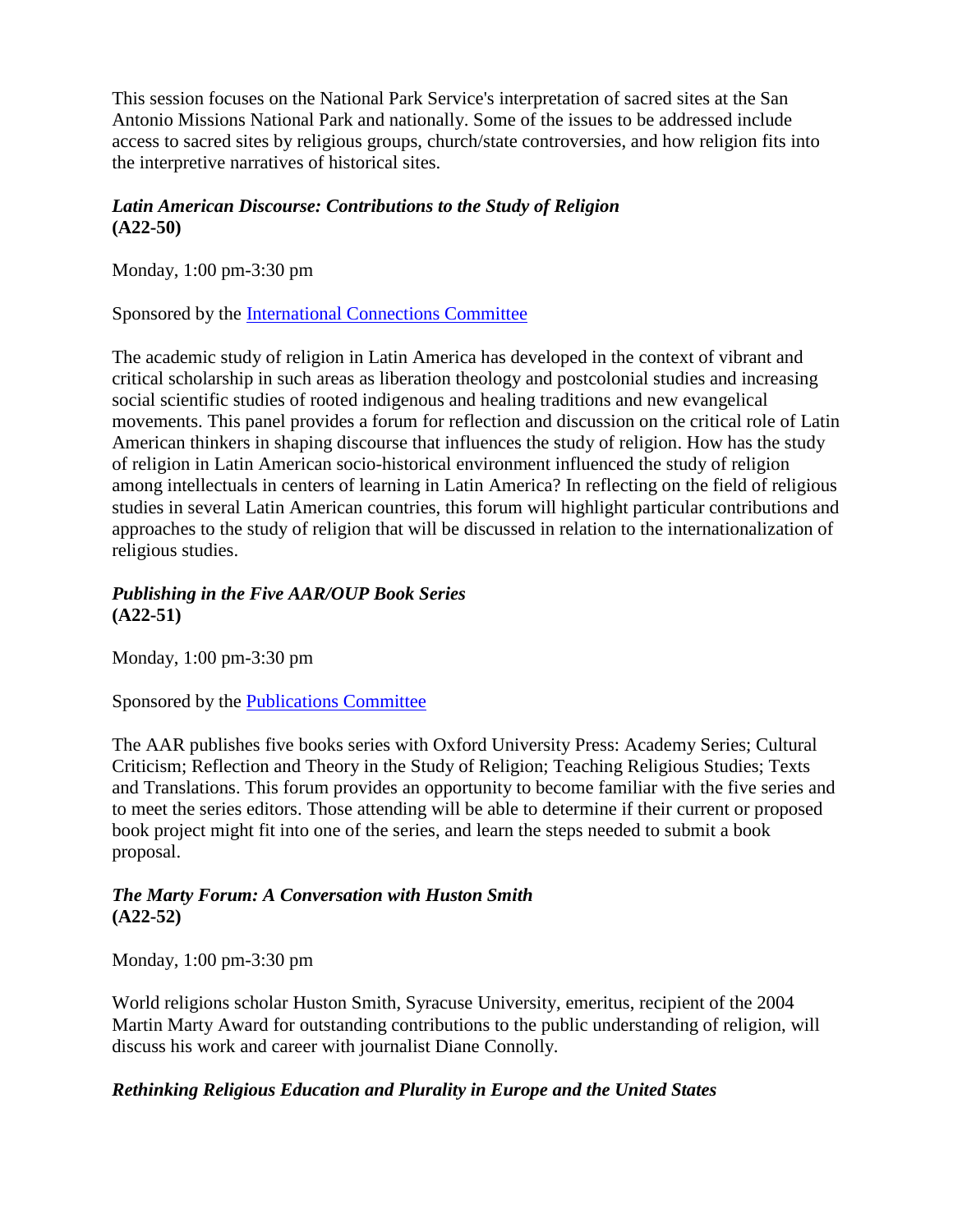# **(A22-101)**

Monday, 4:00 pm-6:30 pm

Sponsored by the [International Connections Committee](http://www.aarweb.org/about/board/intconn/default.asp) and the [Religion in the Schools Task](http://www.aarweb.org/about/board/ristf/default.asp)  [Force](http://www.aarweb.org/about/board/ristf/default.asp)

The role of religion in primary and secondary education has been addressed in various ways throughout western culture. In recent history, however, the subject has been significantly affected by the explosion of pluralism in its many forms, particularly by religious diversity. Approaches to religion and ethnicity, moral and civic education, state funding for religious education, and religious literacy are among the most crucial of the issues raised by pluralism. This panel will focus on these challenges in Europe, particularly the UK, as they are described in Robert Jackson's book *Rethinking Religious Education and Plurality: Issues in Diversity and Pedagogy*. Panelists from Denmark, South Africa and the U.S. will discuss the implications for education about religion in their home countries.

# **Arts Series and Tours**

#### <span id="page-12-0"></span>*Arts Series Event: The Holy Artwork* **(A20-6)**

Saturday, 9:00 am-Tuesday 11:30 am

German video-artist Christian Jankowski approaches a religious leader in the San Antonio area and poses the ultimate question: what makes a work of art holy? The video piece is formed by the ensuing dialogue between artist and minister, each bringing their expertise and experience to the conversation. Leaving room for poetics, humor, irony, and sincerity, the work addresses questions of spirituality and the divine. What may seem an unlikely topic for contemporary art in the Twenty-First century generates a larger narrative about artistic inspiration and transformation. Videotaped in the format of an evangelical television program, *The Holy Artwork* evokes the legacy of religious art while presenting a contemporary take on the religiosity of art (or perhaps the art of religiosity) in today's society.

*Arts Series Performance: (SAVAE) San Antonio Vocal Arts Ensemble and Mexican Folklorico Dancing* **(21-132)**



Sunday, 8:30 pm-10:00 pm

Ancient Echoes from the Middle East: SAVAE (San Antonio Vocal Arts Ensemble)

Efforts to recover the devotional music of the ancient Middle East have had several ground-breaking proponents such as A.Z. Idelsohn and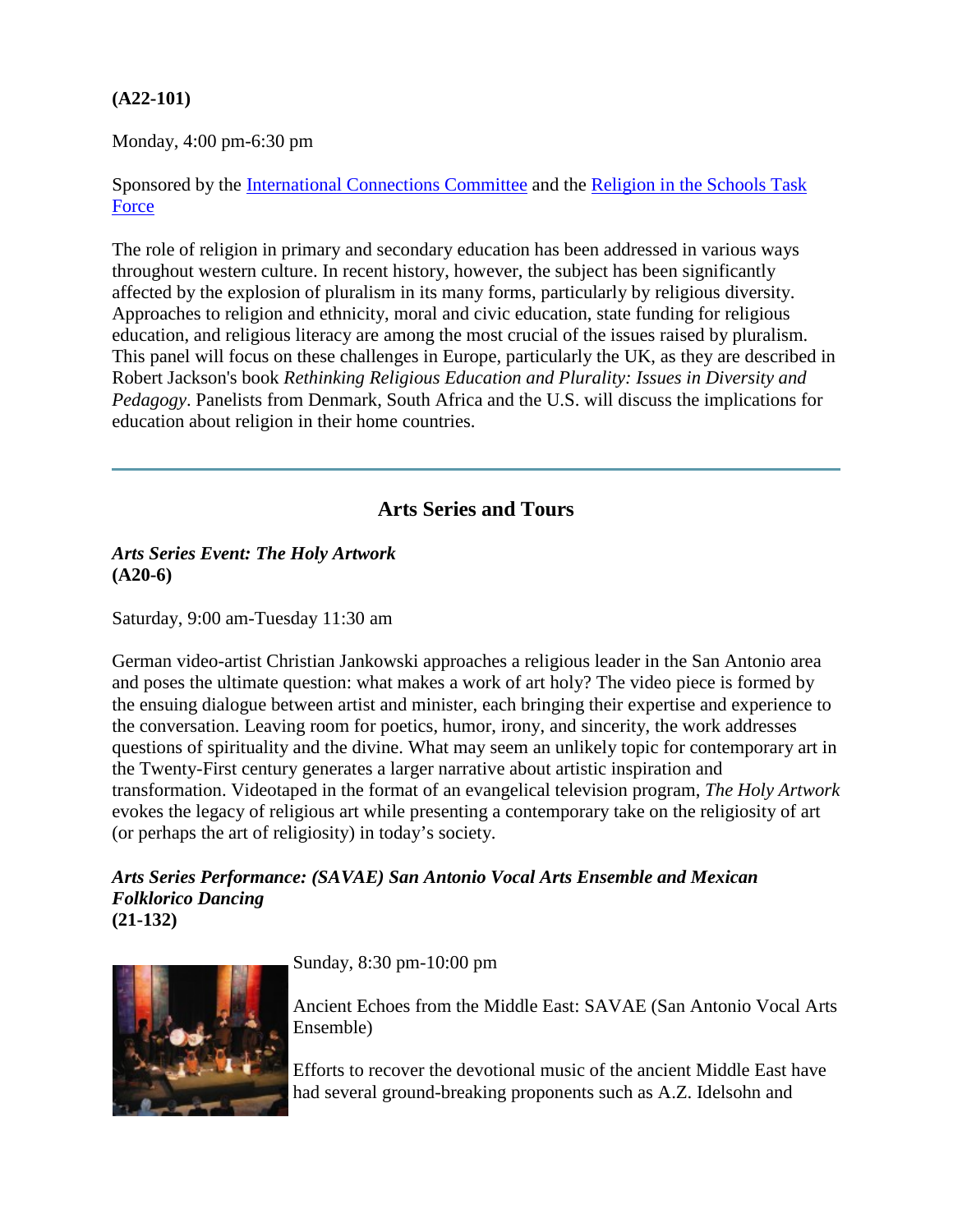Suzanne Haik-Ventoura. Now to these we add Christopher Moroney and SAVAE. With "Ancient Echoes," Moroney and SAVAE attempt to recreate music of the Judeo-Christian-Muslim Mediterranean world. The texts that SAVAE sings come from the Dead Sea Scrolls, the Torah, the Peshitta, and the Qur'an — sung in ancient dialects of Hebrew, Arabic, and Aramaic. SAVAE also accompanies itself on reproductions of ancient instruments. Angela Mariani, producer of the nationally syndicated radio program "Harmonia" said: "In 'Ancient Echoes' we find one of those rare instances in which scholarly research, abundant creativity, and a high level of musicianship have been combined to create an important work of historical interest, sheer musical beauty, and great spiritual depth."

#### **Mexican Folklorico Liturgical Dance (Cancelled)**

Mexican folklorico dance flourishes in San Antonio where the majority population is Hispanic. Examples of folklorico liturgical dance will be given with some explanations of how local Christian worship has been enriched by these traditions for over twenty-five years. There will also be examples of difference dances peculiar to states of Mexico.

### *Tour: Bus Tour of San Antonio Religious Sites* **(Tour is Full; Tour Registration is Closed) (A22-76)**

Monday, 1:00 pm-5:00 pm

San Antonio is a noteworthy center of Latino/a Catholicism, civil religion, and increasing religious diversity. Popularly known as "the Alamo City" in honor of the shrine that memorializes the famous 1836 battle, it is also home to Spanish colonial missions, the recentlyrenovated San Fernando Cathedral, and the private shrine of La Capilla de Nuestro Senor de los Milagros, all of which predate the Alamo battle by as much as a century. This year's tour will feature all these sites, along with St. Joseph's Catholic Church, a nineteenth-century structure known both for its role in the large community of Germans who migrated to San Antonio as well as its parishioners' staunch resistance to relocation during the development of the city's Riverwalk and Rivercenter Mall.

# **Films**

### <span id="page-13-0"></span>**What Do You Believe? American Teenagers, Spirituality, and Freedom of Religion (A19-102)**

Friday, 7:00 pm-8:30 pm

In this engaging and poignant new documentary, a religiously diverse group of teens reveal their most personal struggles and beliefs about faith, morality, suffering and death, prayer, the purpose of life and the divine. Without a hint of dogma these intelligent, thoughtful youth candidly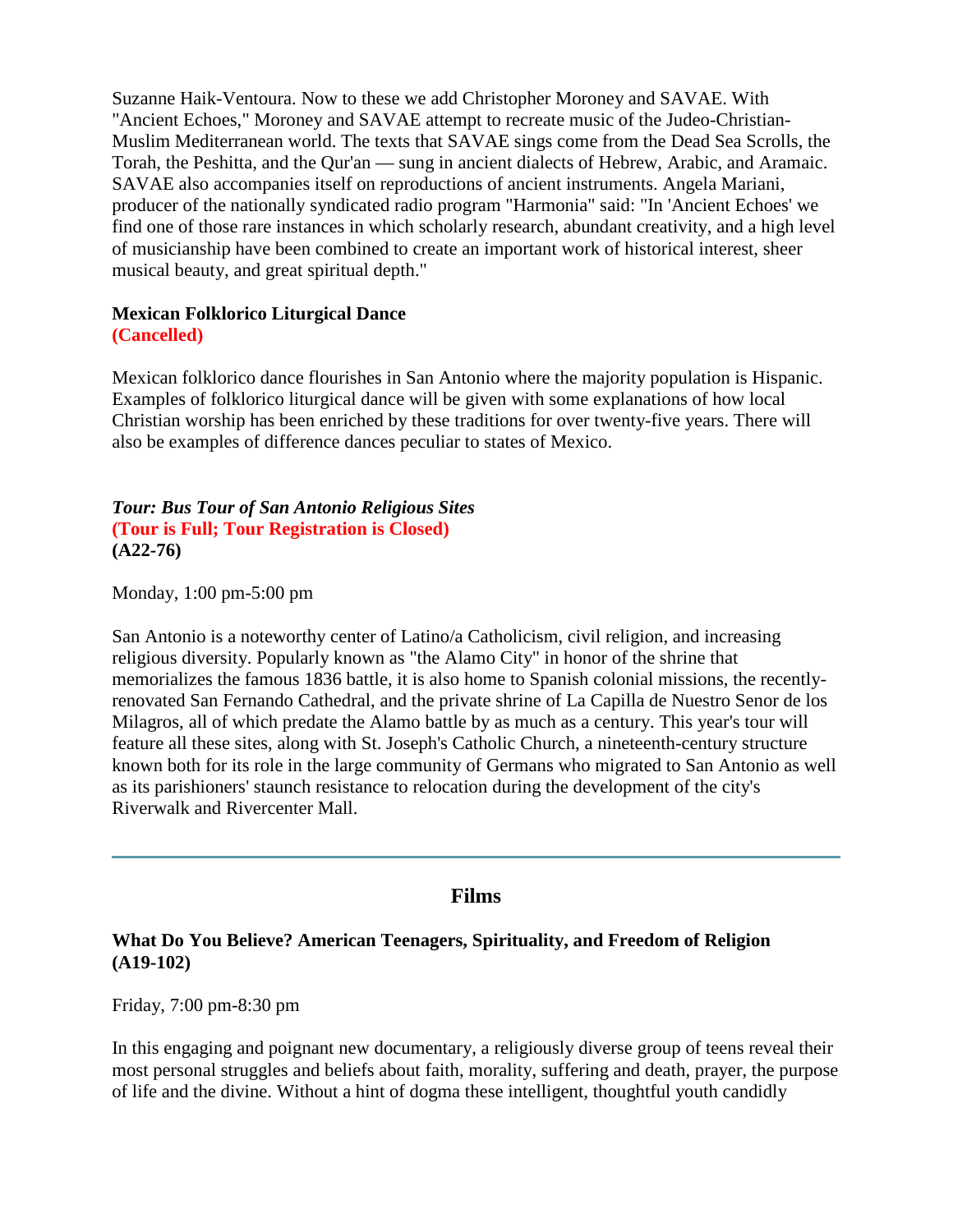discuss everything from hormones to heaven, deflating misperceptions and stereotypes at every turn, and making a strong case for a more tolerant America. *What Do You Believe?* weaves indepth portraits of Buddhist, Muslim, Pagan, Native American, Jewish, and Catholic teens with perceptive and humorous commentary from scores of young people. It paints a broad picture of the religious and spiritual lives of American teens, and at the same time delves deeply into the issues that are at the heart of being human.

Directed by Sarah Feinbloom, 2003, 50 minutes (color, USA).

#### **Alambrista (A20-130)**

Saturday, 8:30 pm-10:30 pm

Robert M. Young's critically acclaimed 110-minute film *Alambrista* (1977) depicts the harsh realities of Mexican life on both sides of the border. Following the birth of his first child, a young Mexican slips across the border into the United States in search of the American dream for himself and his family. He finds heartbreak, exploitation, and disappointment, but also friendship, affection, and help along the way. When first released, *Alambrista* received critical praise and a number of awards, including a Camera d'Or at the Cannes Film Festival. For the University of New Mexico Press release, a distinguished group of scholars has packaged a new director's cut of the film with a book of essays devoted to immigration and the U.S.–Mexican borderlands.

Directed by Robert Young, 1977, 110 minutes (color, Mexico; Spanish with English subtitles).

#### **The Passion of the Christ (A20-129)**

Saturday, 8:30 pm-11:00 pm

*The Passion of the Christ*, released amid tremendous controversy, went on to set box office records. It focuses on the last twelve hours of Jesus of Nazareth's life. The film begins in the Garden of Olives where Jesus has gone to pray after leaving the Last Supper. Jesus is then seen resisting the temptations of Satan. Betrayed by Judas Iscariot, Jesus is then arrested and taken within the city walls of Jerusalem where leaders of the Pharisees confront him with accusations of blasphemy and his trial results in a condemnation to a death that is filmed a very graphic manner. One might consider the fervor surrounding the making of the film as more interesting than the film itself.

Directed by Mel Gibson, 2004, 127 minutes (color, USA; Aramaic with English subtitles).

**Santitos (Little Saints) (A21-129)**

Sunday, 8:30 pm -10:30 pm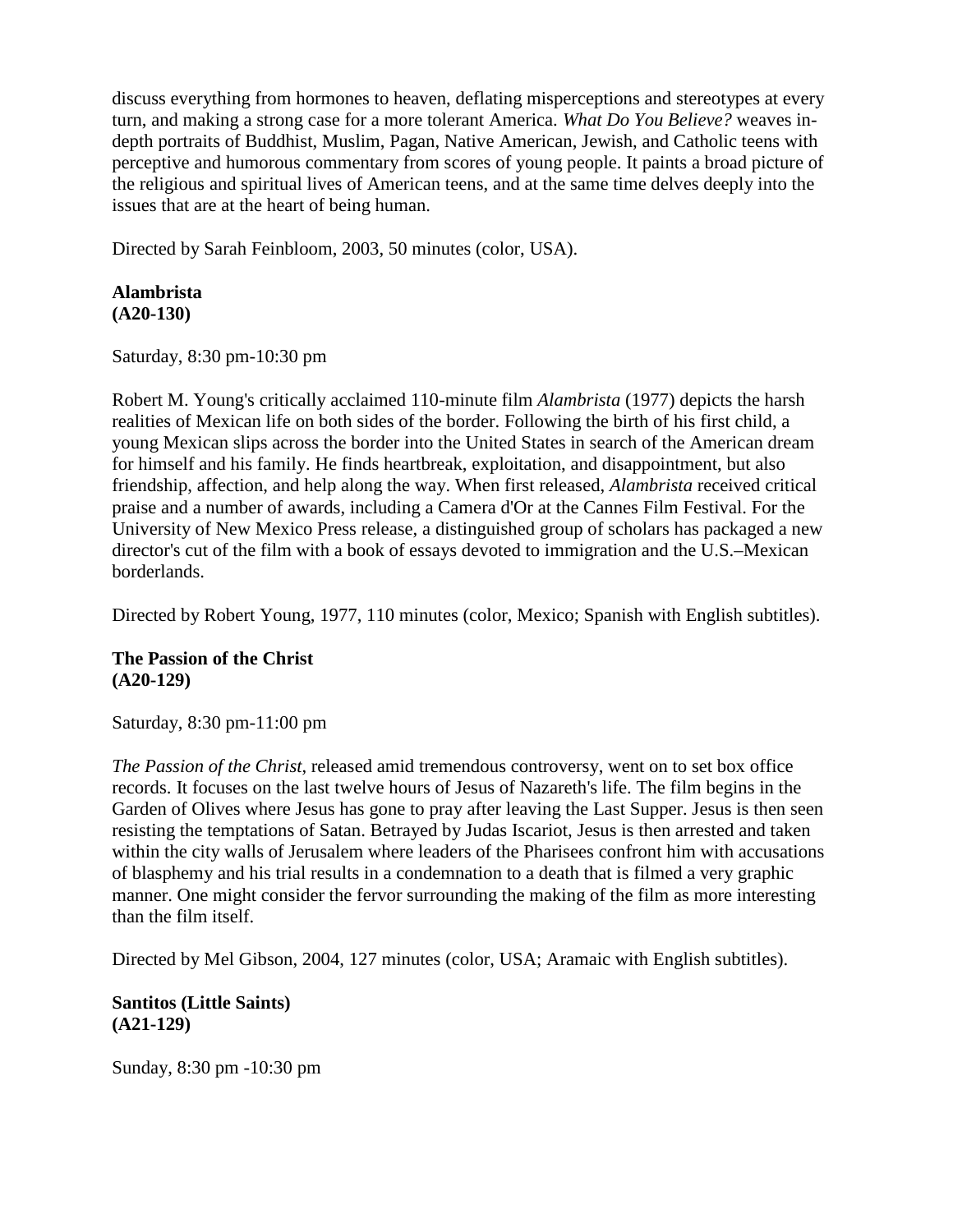This is a magical film from Mexico that deals with religion, love, loss, and women's lives. Esperanza is a young widow whose teenage daughter Blanca dies under mysterious circumstances at a hospital in Vera Cruz, Mexico. St. Jude appears to Esperanza to tell her that her daughter is not dead, but alive. Esperanza believes that Blanca has been sold into sexual slavery, and she becomes a prostitute in order to infiltrate brothels to find her daughter. Her journey takes her to Tijuana and then to Los Angeles before returning home to Vera Cruz. In the end, faith and love prevail in this wonderful story.

Directed by Alejandro Springall, 1999, 105 minutes (color, Mexico; Spanish with English subtitles).

# **Luther (A21-130)**

Sunday, 8:30 pm -10:30 pm

A film about the sixteenth century priest Martin Luther, who led the Christian Reformation and opened up new possibilities in exploration of faith. The film begins with his vow to become a monk, and continues through his struggles to reconcile his desire for sanctification with his increasing abhorrence of the corruption and hypocrisy pervading the Church's hierarchy. He is ultimately charged with heresy and must confront the ruling cardinals and princes, urging them to make the Scriptures available to the common believer and lead the Church toward faith through justice and righteousness.

Directed by Eric Till, 2003, 113 minutes (color, USA; Latin/English).

# **Ilha da Magia: Nature, Spirit, and Belief on Santa Catarina Island, Brazil (A22-128)**

Monday, 8:30 pm -10:00 pm

This film project documents the interaction between religion and nature at a variety of sites on Santa Catarina Island in Southern, Brazil. Three films from the project – one in its entirety and clips from the other two, will be screened *Dreaming with Santo Daime* is about a post-colonial Christian sect indigenous to Brazil that melds popular Catholicism and nineteenth-century European Spiritualism with native and Afro-Brazilian traditions. *The Healing Words of the Benzedeiras* is about the Benzedeiras, literally "Blessers", who heal through a form of incantation or verbal blessings inspired by the Holy Spirit. *Surfing with Yemanja* documents Brazilian surfers as they prepare for the world famous *Direitas do Campeche*, a tricky winter swell formed by Antarctic currents that cause long undulating waves to move north along the Campeche coastline on Santa Catarina Island in southern Brazil.

# **Sessions on Professional Practices and Institutional Location**

<span id="page-15-0"></span>Strengthening the profession, qua profession, is a continuing focus for the Academy. This year's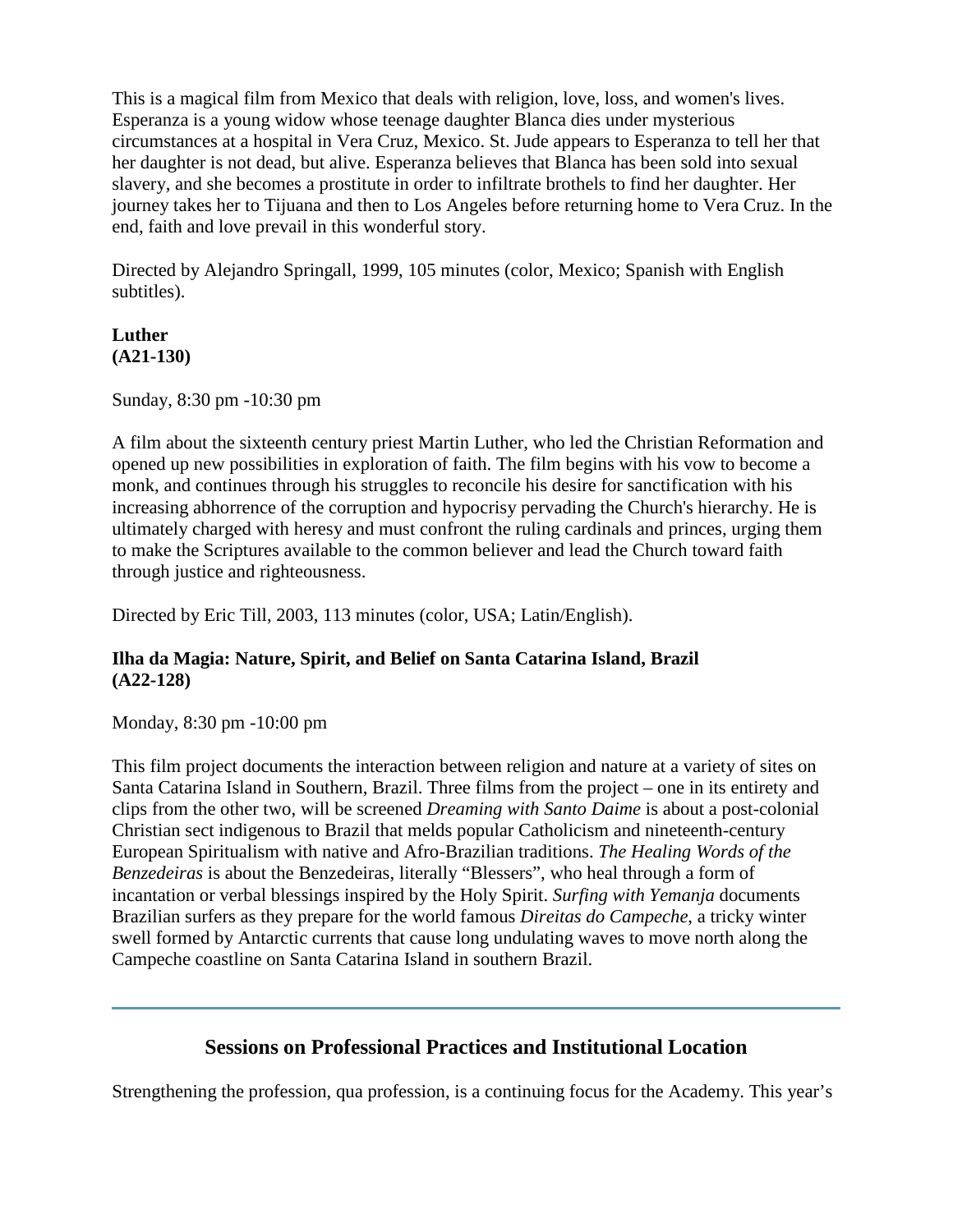Annual Meeting includes new opportunities to engage a range of issues around professional practices and the relationship between institutional location and intellectual identity.

*Chairs Workshop* **(A19-1)**

*Religion and Media Workshop* **(A19-3)**

*Women's Caucus Workshop* **(A19-4)**

*EIS Center Orientation* **(A19-101)**

*Planning Your Retirement Income* **(A20-8)**

*Interviewing: A Behind-the-Scenes Look* **(A20-9)**

*AAR Student Luncheon: Alternative Careers for Religion Doctoral Students* **(A20-22)**

*Learning and Teaching in the Abrahamic Traditions* **(A20-71)**

*Racial and Ethnic Minority Scholars and the Relation between the Study of Religion and the Study of Scriptures* **(A20-101)**

*Identity, Practice, and Location: Sound Pedagogy and Robust Learning in Secular and/or Confessional Contexts* **(A20-102)**

*Teaching Inside-Out: Demographic Changes and Methodological Challenges in Teaching the Religions of South Asia* **(A20-108)**

*Cross-Disciplinary Collaborative Teaching: Challenges and Successes in Co-Teaching Courses in "Religion and \_\_\_\_\_\_\_\_\_"* **(A21-5)**

*Pushing the Envelope: Frameworks and Strategies for Better Teaching* **(A21-6)**

*Introducing the Teaching Portfolio*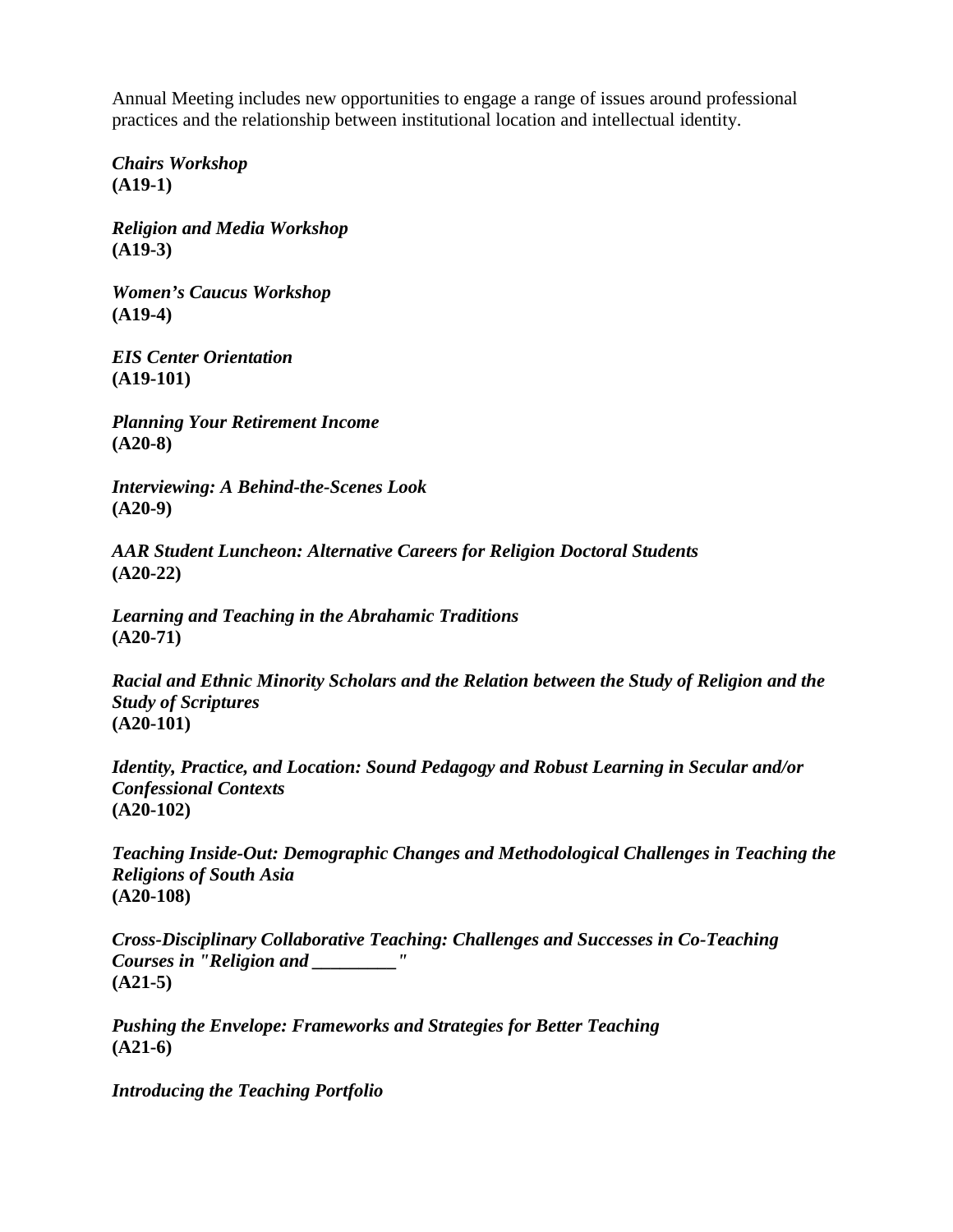**(A21-51)**

*Thinking beyond Books: Exploring Media in Teaching Islam* **(A21-53)**

*Professional Development: Religious Studies' Contribution to Professional Service* **(A21-100)**

*Experiences of Disability and the Teaching of Religion: A Roundtable Discussion* **(A22-25)**

*The Classroom as Borderland/Borderlands in the Classroom* **(A22-53)**

*Rethinking Religious Education and Plurality in Europe and the United States* **(A22-101)**

*Teaching Black/Being Black: Influences of Blackness on Best Teaching Practices* **(A22-102)**

*Buddhist Education: Teaching, Texts, and Bodies in Tibet, Sri Lanka, China, and Thailand* **(A22-103)**

*New Directions in the Study of American Judaism* **(A22-107)**

*Viewing the World and the Academy through Japanese Religions* **(A22-119)** 

*Theory and Method in the Study of Women and Religion* **(A23-8)**

<span id="page-17-0"></span>**Sessions with a Focus on Latin American Scholars and Scholarship**

*San Antonio Ritual Drama and Dance: Hispanic Roots and Contemporary Flowering* **(A20-53)**

*Spiritual Practice in Latino/a Art and Devotion* **(A20-60)**

*Looking for Justice in Latin America: Balancing the Demands of Justice and Peace* **(A20-75)**

*Latinas' Experiences and Lives in Literature and Theology: A Reading by Sandra Cisneros* **(A20-100)**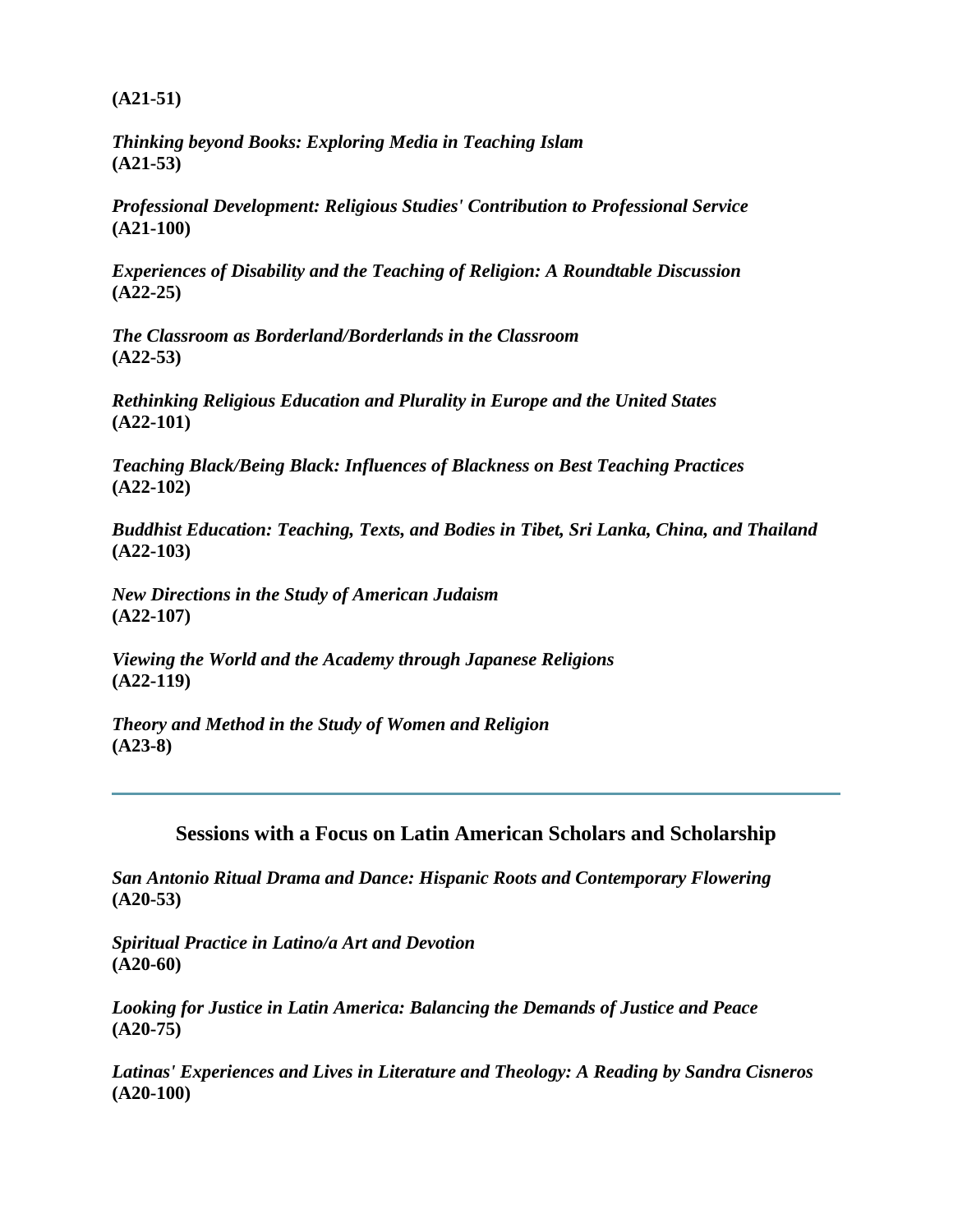**Alambrista and the U.S.-Mexico Border: Film, Music, and Stories of Undocumented Immigrants (A20-130)**

*Mujerista Theology, A Theology of Struggle and Liberation: The Work of Ada María Isasi-Díaz* **(A21-20)**

*Nos Iriamos o Nos Quedariamos: The Ethics of Border Crossings and Global Trade* **(A21-75)**

*Beyond the Borders: Religion and Ecology in Latin America* **(A21-68)**

*Transmodern Dialogues: A Panel in Celebration of Enrique Dussel's 70th Birthday* **(A21-69)**

*Latin American Liberation Theology: The Next Generation* **(A21-119)**

**Santitos (Little Saints) (A21-129)**

*Latino/a Religiosity: Public Ritual and American Catholicism* **(A22-22)** 

*Gender and Geography in the Study of Indigenous Mexico and Southwest United States* **(A22-24)**

*Latino Studies and Wesleyan Studies* **(A22-27)**

*Latin American Discourse: Contributions to the Study of Religion* **(A22-50)**

*Evangelicalism in Latino/a and Latin American Communities* **(A22-64)**

*Ekklesia and/as Koinonia: The Ecclesiological Influence of Latin American Theologies in North America* **(A22-114)**

*Re-Inventing America at the Borders* **(A22-117)**

*A God of Incredible Surprises* **(A22-127)**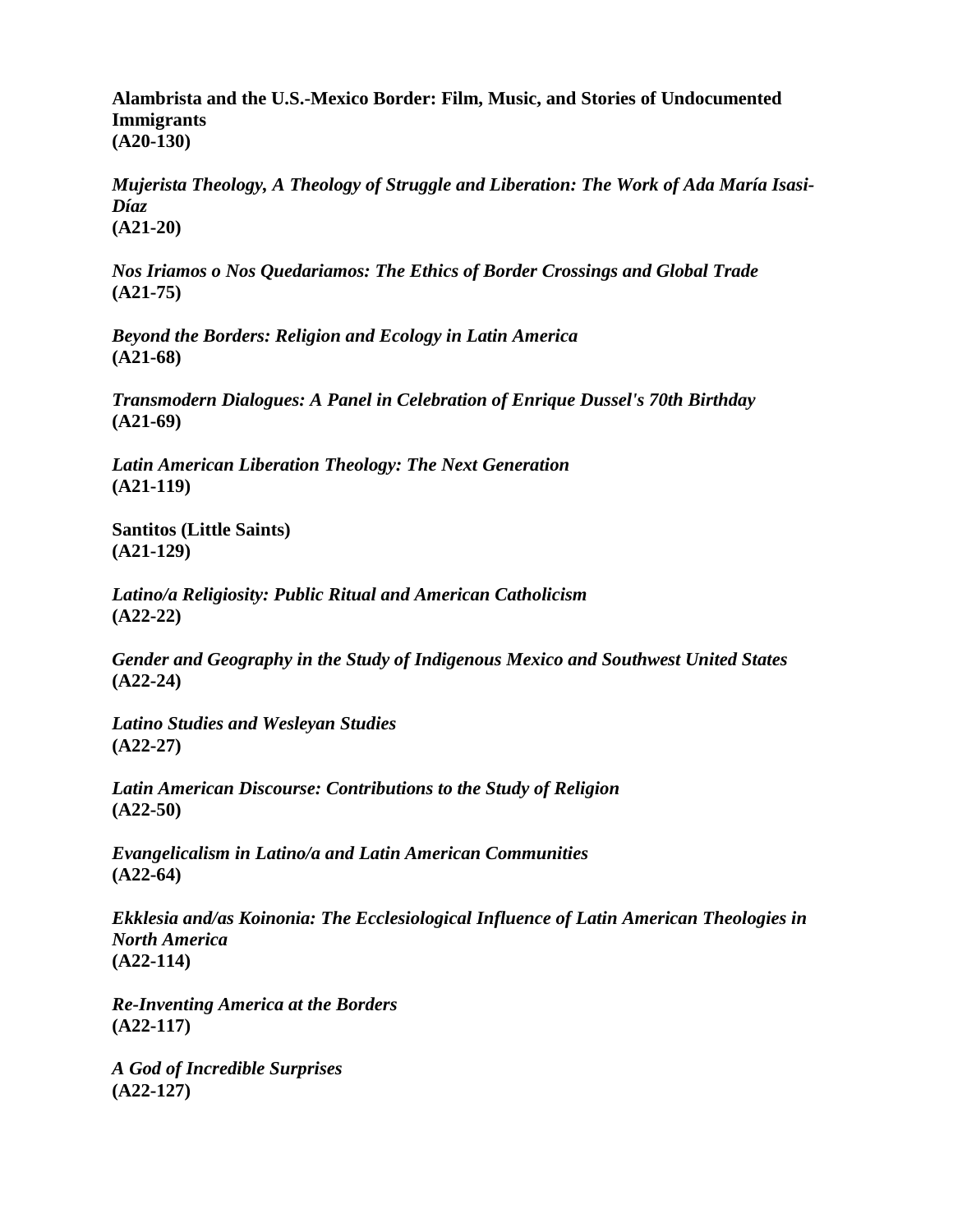**Ilha da Magia: Nature, Spirit, and Belief on Santa Catarina Island, Brazil (A22-128)**

### **Books under Discussion**

<span id="page-19-0"></span>*Sandra Cisneros,* **Caramelo (A20-100)**

*Lynn Schofield Clark,* **From Angels to Aliens: Teenagers, the Media, and the Supernatural (A21-74)**

*Daniel Dubuisson,* **The Western Construction of Religion (A20-113)**

*Marie Fortune,* **Sexual Violence: The Unmentionable Sin (A21-15)**

*William Hutchison,* **Religious Pluralism in America: The Contentious History of a Founding Ideal (A21-12)**

*Douglas G. Jacobsen,* **Scholarship and Christian Faith: Enlarging the Conversation (A21-102)**

*Mark Noll,* **America's God: From Jonathan Edwards to Abraham Lincoln (A20-105)**

*Anthony Pinn,* **Children of Nimrod (A21-109)**

*Friedrich Schleiermacher,* **The Christian Faith (A21-121)**

*William Schweiker, ed.,* **Blackwell Companion to Religious Ethics (A20-13)**

*Jon Stewart,* **Kierkegaard's Relation to Hegel Reconsidered: Critique and Appreciation (A20-67)**

*Jeffrey Stout,* **Democracy and Tradition (A20-17)**

*Mark Lewis Taylor,* **Executed God (A20-59)**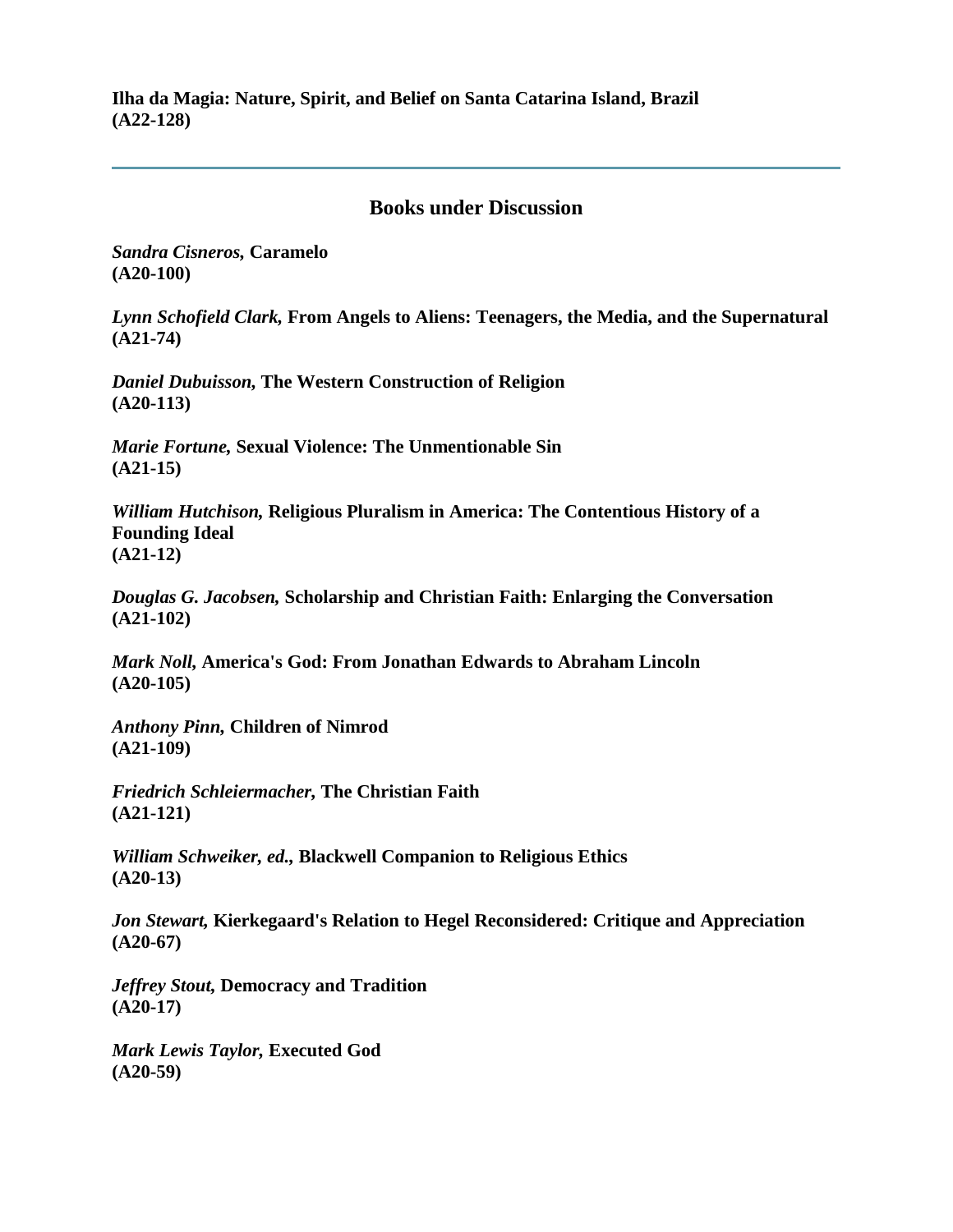# **Receptions**

### <span id="page-20-0"></span>*Friends of the Academy Reception* **(A20-126)**

Saturday, 5:30 pm-6:30 pm

Individuals whose generosity allows us to continue many of our special programs are invited to a reception hosted by the AAR Board of Directors.

### *Racial and Ethnic Minority AAR Members' Reception* **(A20-127)**

Saturday, 6:15 pm-7:00 pm

The Status of Racial and Ethnic Minorities in the Profession Committee invites interested persons to a reception celebrating the contributions of racial and ethnic minority scholars in the Academy.

### *AAR Members' Dance Party* **(A20-131)**

Saturday, 9:00 pm-12:00 am

AAR members are invited to join one another at the AAR Members' Dance Party for music and dancing. Don't forget the free drink ticket that will be mailed with your name badge!

### *Women's Caucus Reception* **(A20-132)**

Saturday, 9:00 pm-11:00 pm

Sponsored by the Women's Caucus

Interested persons are invited to a reception honoring women's contributions in the Academy.

# *Student Members' Reception* **(A20-133)**

Saturday, 10:00 pm-11:30 pm

AAR and SBL student members are invited to drop by for conversation with fellow students. Beer, wine, soda, and light snacks will be provided.

# *AAR New Members' Continental Breakfast*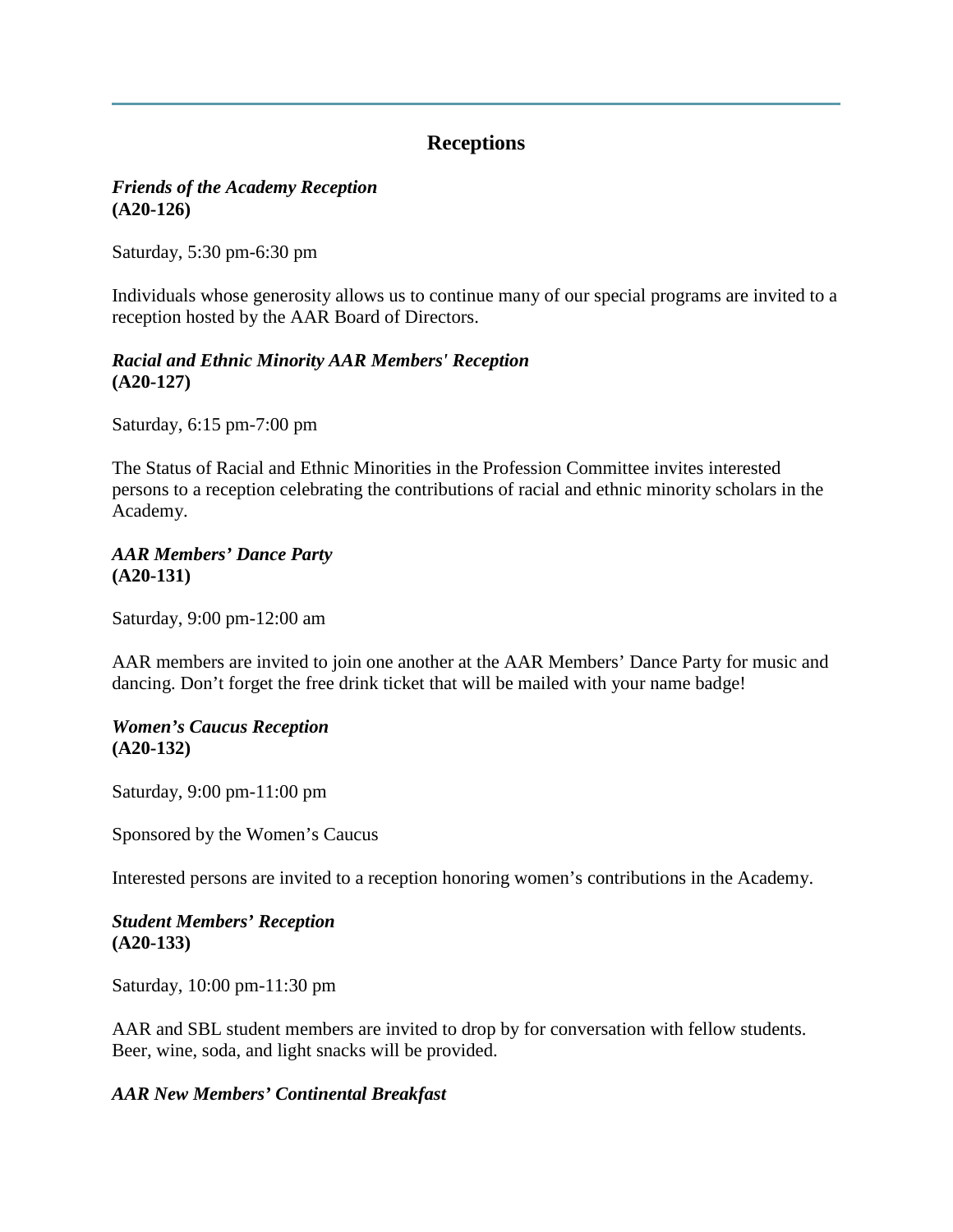### **(A21-1)**

Sunday, 7:30 am-8:45 am

New (first-time) AAR members in 2004 are cordially invited to a continental breakfast with members of the Board of Directors.

# *AAR Retired Members' Reception* **(A21-127)**

Sunday, 5:30 pm-6:30 pm

All members of the AAR who are retired from full-time employment are cordially invited to an open house hosted by Barbara DeConcini, executive director, and Jane McAuliffe, president.

### **JAAR** *Editorial Board Reception* **(A21-131)**

Sunday, 8:30 pm-10:00 pm

*JAAR* Editorial Board members are invited to a reception in their honor.

#### *International Members' Continental Breakfast* **(A22-1)**

Monday, 7:30 am-8:45 am

All AAR international attendees are invited to an information session and continental breakfast hosted by the AAR's International Connections Committee.

#### *AAR Program Unit Chairs and Steering Committee Members' Reception* **(A22-130)**

Monday, 9:00 pm-10:30 pm

Program unit chairs and steering committee members are invited to a reception in their honor hosted by the Program Committee.

# **Especially for Students**

#### <span id="page-21-0"></span>*Student Liaison Group Meeting* **(A20-1)**

Saturday, 7:30 am-9:00 am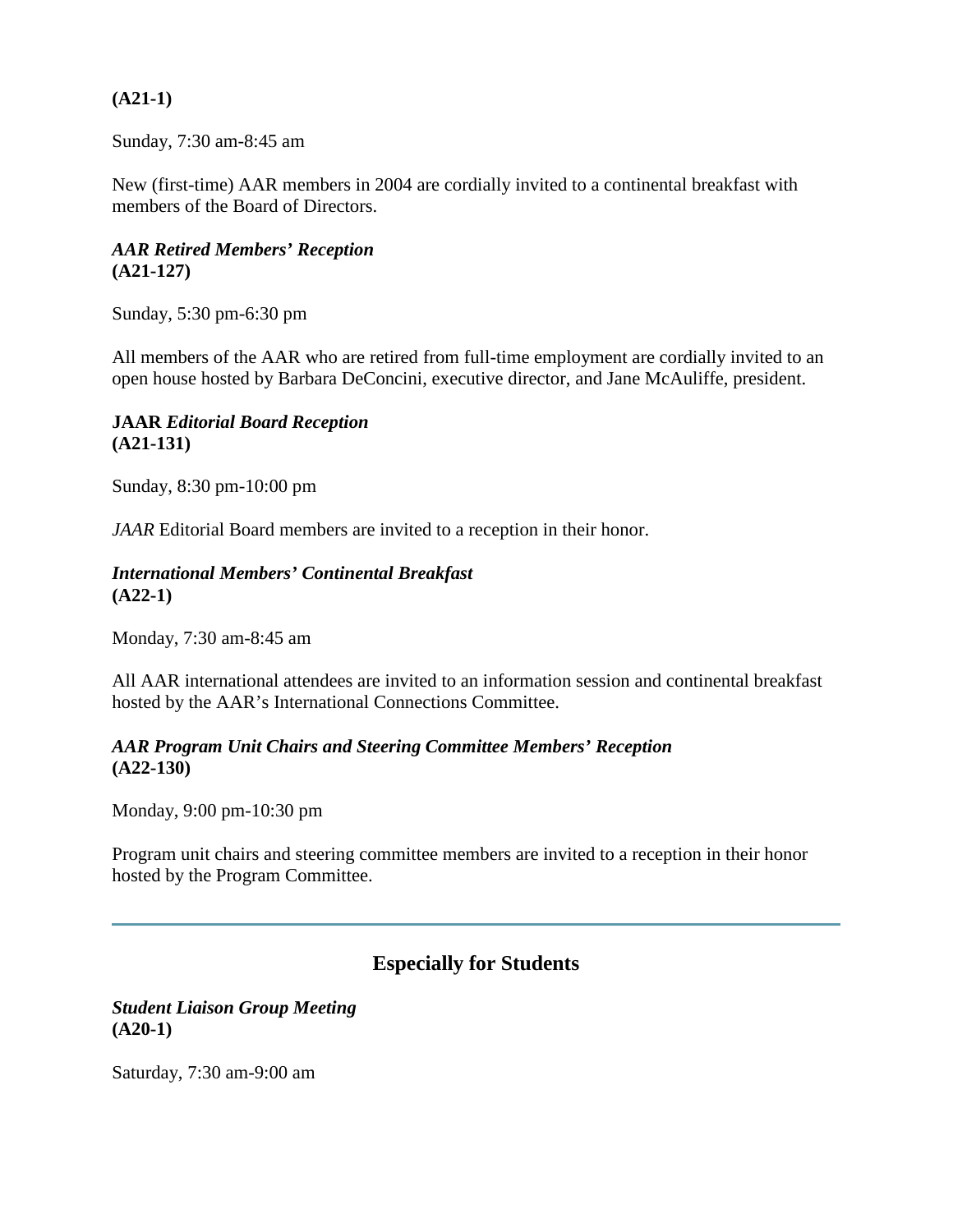Appointed and elected Student Liaison Group members will gather to discuss business.

### *Interviewing: A Behind-the-Scenes Look* **(A20-8)**

Saturday, 9:00 am-11:30 am

This session's panel includes religion professors who have fairly recent experience in the job market, those with experience interviewing at multiple institutions, and others who bring valuable experience from their service on search committees. This session offers personal stories and advice about what is not usually covered in preparing students for interviewing: a behindthe-scenes look at the process.

### *AAR Student Luncheon: Alternative Careers for Religion Doctoral Students* **(A20-22)**

Saturday, 11:45 am-1:00 pm

Sponsored by the American Theological Library Association

Religion doctoral students possess transferable skills and abilities highly valued in the world beyond the academy, skills that may bring even greater financial rewards in nonacademic careers than comparable academic positions. This session will outline the basic steps for repackaging your career skills, present personal stories from panelists with doctorates in religion who currently work in nonteaching positions, and offer suggestions about current job opportunities for religion graduates beyond the academy. Attendance is limited to the first 100 students who sign up. Please register online.

#### *Student Members' Reception* **(A20-133)**

Saturday, 10:00 pm-11:30 pm

AAR and SBL student members are invited to drop by for conversation with fellow students. Beer, wine, soda, and light snacks will be provided.

### *Wabash Student-Teacher Luncheon* **(A21-31)**

Sunday, 11:45 am-1:00 pm

The Wabash Center cordially invites student attendees to gather for conversation and a light lunch. Attendance is limited to the first 75 students who sign up. Please RSVP online.

# *Introducing the Teaching Portfolio* **(A21-51)**